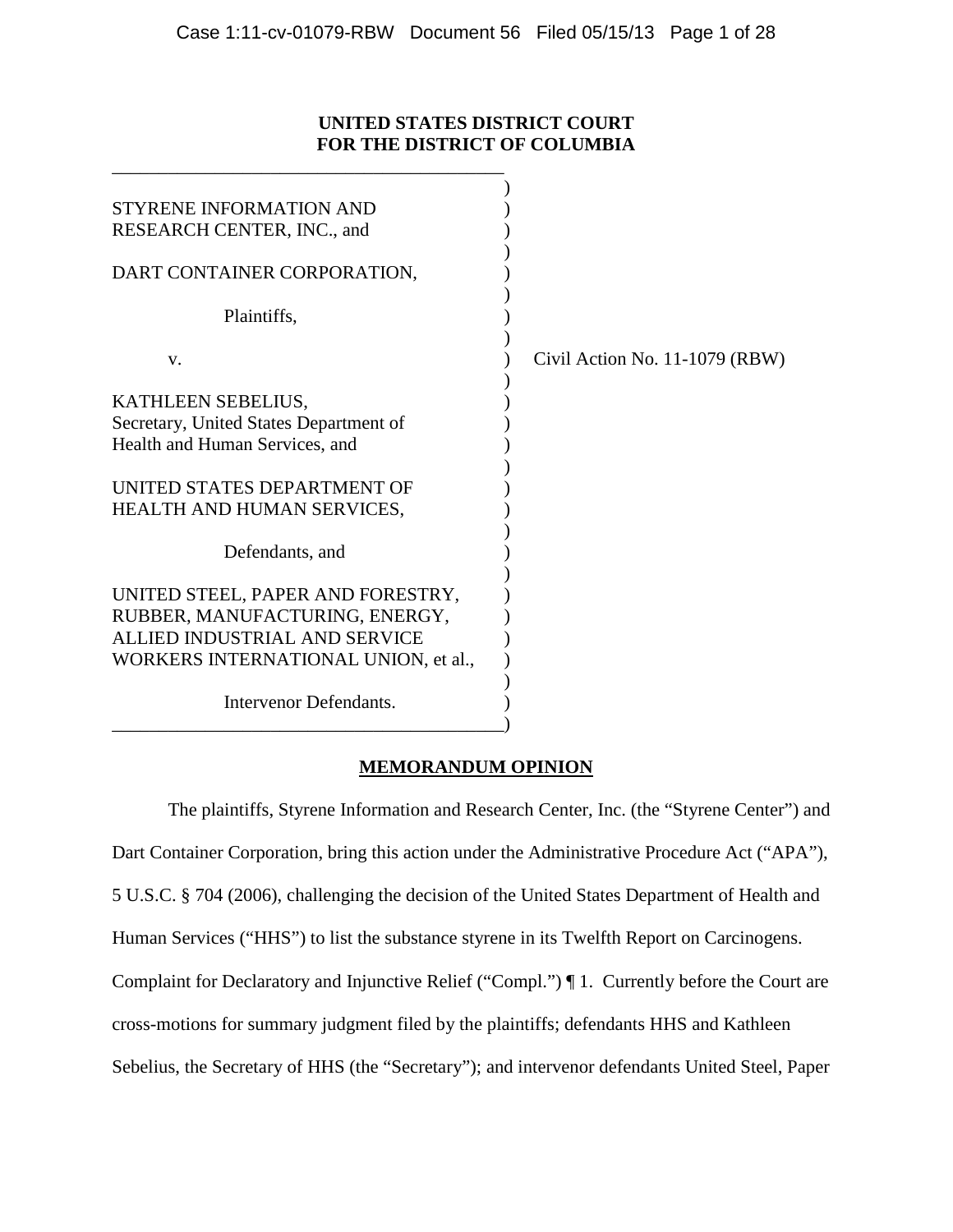and Forestry, Rubber, Manufacturing, Energy, Allied Industrial and Service Workers International Union, Environmental Defense Fund, and Peter Orris (the "Intervenors").<sup>[1](#page-1-0)</sup> Upon careful consideration of the parties' submissions, $<sup>2</sup>$  $<sup>2</sup>$  $<sup>2</sup>$  the Court concludes for the following reasons</sup> that the defendants' motions must be granted, and the plaintiffs' motion must be denied.

# **I. BACKGROUND**

## **A. The Report on Carcinogens**

The Public Health Service Act directs the Secretary to "publish a biennial report which contains . . . a list of all substances . . . which either are known to be carcinogens or may reasonably be anticipated to be carcinogens." 42 U.S.C. § 241(b)(4) (2006). This so called "Report on Carcinogens" is an "informational scientific and public health document that identifies and discusses agents, substances, mixtures, or exposure circumstances . . . that may pose a hazard to human health by virtue of their carcinogenicity." A.R. at 2467. The Report on Carcinogens is prepared by the HHS's National Toxicology Program ("NTP"), which is staffed by scientists from three HHS components: the National Institutes of Health, the Centers for Disease Control and Prevention, and the Food and Drug Administration. Fed. Defs.' Mem. at 3.

A substance under consideration for listing in the Report undergoes a four step review process. A.R. at 2472. First, the NTP nominates and selects candidate substances, announcing the nominees and soliciting public comments through notices in the Federal Register and NTP

<span id="page-1-0"></span><sup>&</sup>lt;sup>1</sup> The Court will refer to HHS, the Secretary, and the Intervenors collectively as the defendants.

<span id="page-1-1"></span> $<sup>2</sup>$  In addition to the filings already identified, the Court considered the following submissions in rendering its</sup> decision: the Administrative Record ("A.R."); the Plaintiffs' Memorandum in Support of its Motion for Summary Judgment ("Pls.' Mem."); the Memorandum in Opposition to Plaintiffs' Motion for Summary Judgment and in Support of Defendants' Cross-Motion for Summary Judgment ("Fed. Defs.' Mem."); the Intervenor-Defendants' Memorandum in Opposition to Plaintiffs' Motion for Summary Judgment and in Support of Defendants' and Intervenor Defendants' Cross-Motions for Summary Judgment ("Intervenor Defs.' Mem."); Styrene Information and Research Center, Inc.'s Corrected Opposition to Defendants' and Intervenor-Defendants' Cross-Motions for Summary Judgment and Reply to Defendants' and Intervenor-Defendants' Oppositions to Plaintiffs' Motion for Summary Judgment ("Pls.' Opp'n"); the Reply in Support of Defendants' Cross-Motion for Summary Judgment ("Fed. Defs.' Reply"); and the Intervenor-Defendants' Reply in Support of Defendants' and Intervenor-Defendants' Cross Motions for Summary Judgment ("Intervenor Defs.' Reply").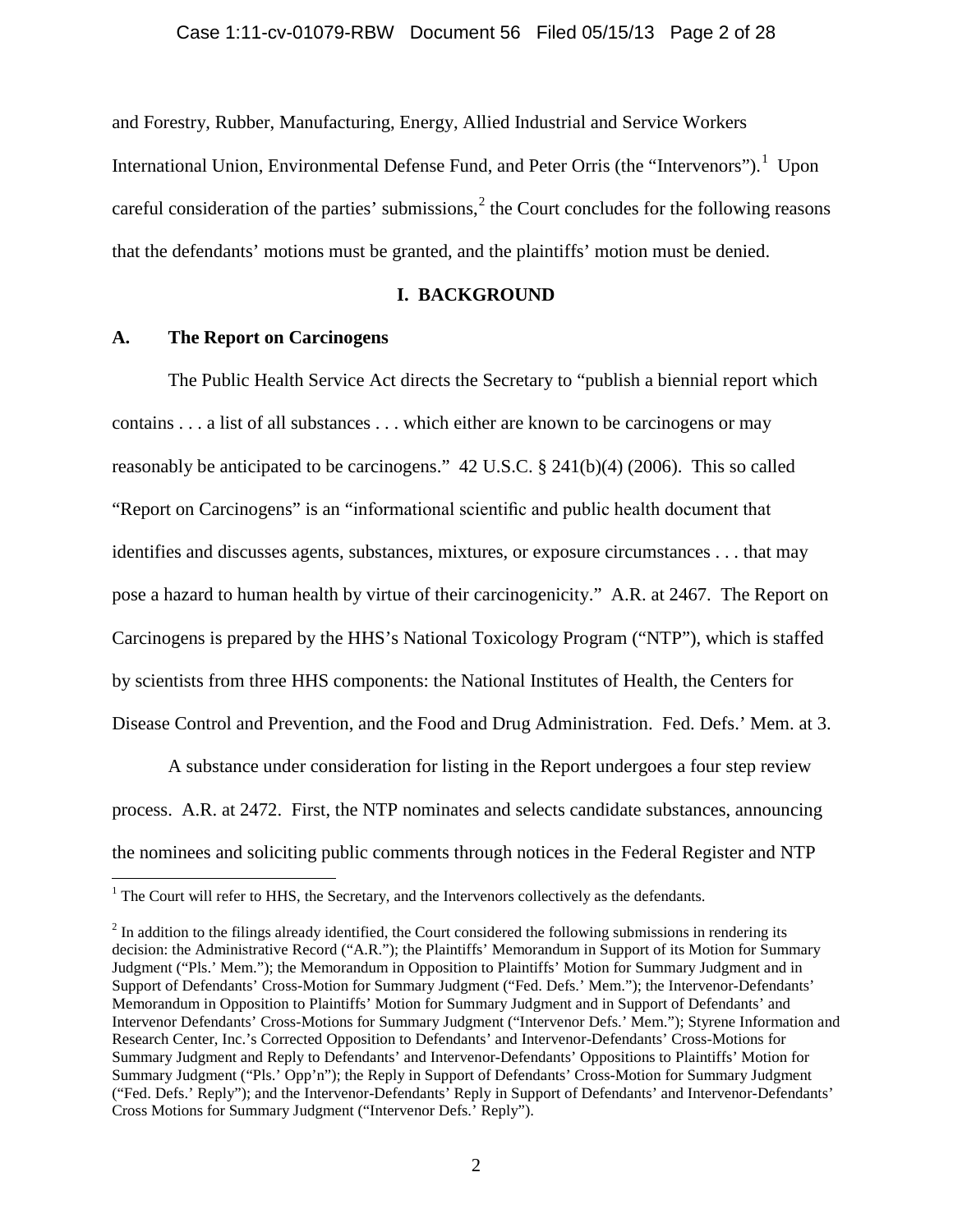#### Case 1:11-cv-01079-RBW Document 56 Filed 05/15/13 Page 3 of 28

publications. Id. Second, after the candidate substances are selected, each substance undergoes a scientific review that entails "(1) preparation of [a] draft background document, (2) review by an expert panel at a public meeting, and (3) internal review by two independent federal committees." Id. Third, the NTP—taking into consideration the listing recommendations of the expert panel, two other scientific review groups, and public comments—drafts substance profiles with listing recommendations for each candidate substance. A.R. at 2473. The draft substance profiles are then peer reviewed by the NTP's Board of Scientific Counselors, which "prepares and submits a peer review report to the NTP that describes the nature and scope of its findings and conclusions concerning the NTP's draft substance profiles." Id. Fourth, the NTP responds to the Board of Scientific Counselors' peer review report, drafts the next edition of the Report on Carcinogens, and transmits the final draft of the report to the Secretary for review and approval. Id. Upon being approved by the Secretary, the Report on Carcinogens is transmitted to Congress and disseminated to the public through notices in the Federal Register and NTP publications. Id.

In determining whether a substance is either "known" or "reasonably anticipated" to be a carcinogen and thus warrants listing in the Report on Carcinogens, the NTP applies the following criteria:

Known To Be Human Carcinogen:

There is sufficient evidence of carcinogenicity from studies in humans, which indicates a causal relationship between exposure to the agent, substance, or mixture, and human cancer.

Reasonably Anticipated To Be Human Carcinogen:

There is limited evidence of carcinogenicity from studies in humans, which indicates that causal interpretation is credible, but that alternative explanations, such as chance, bias, or confounding factors, could not adequately be excluded,

or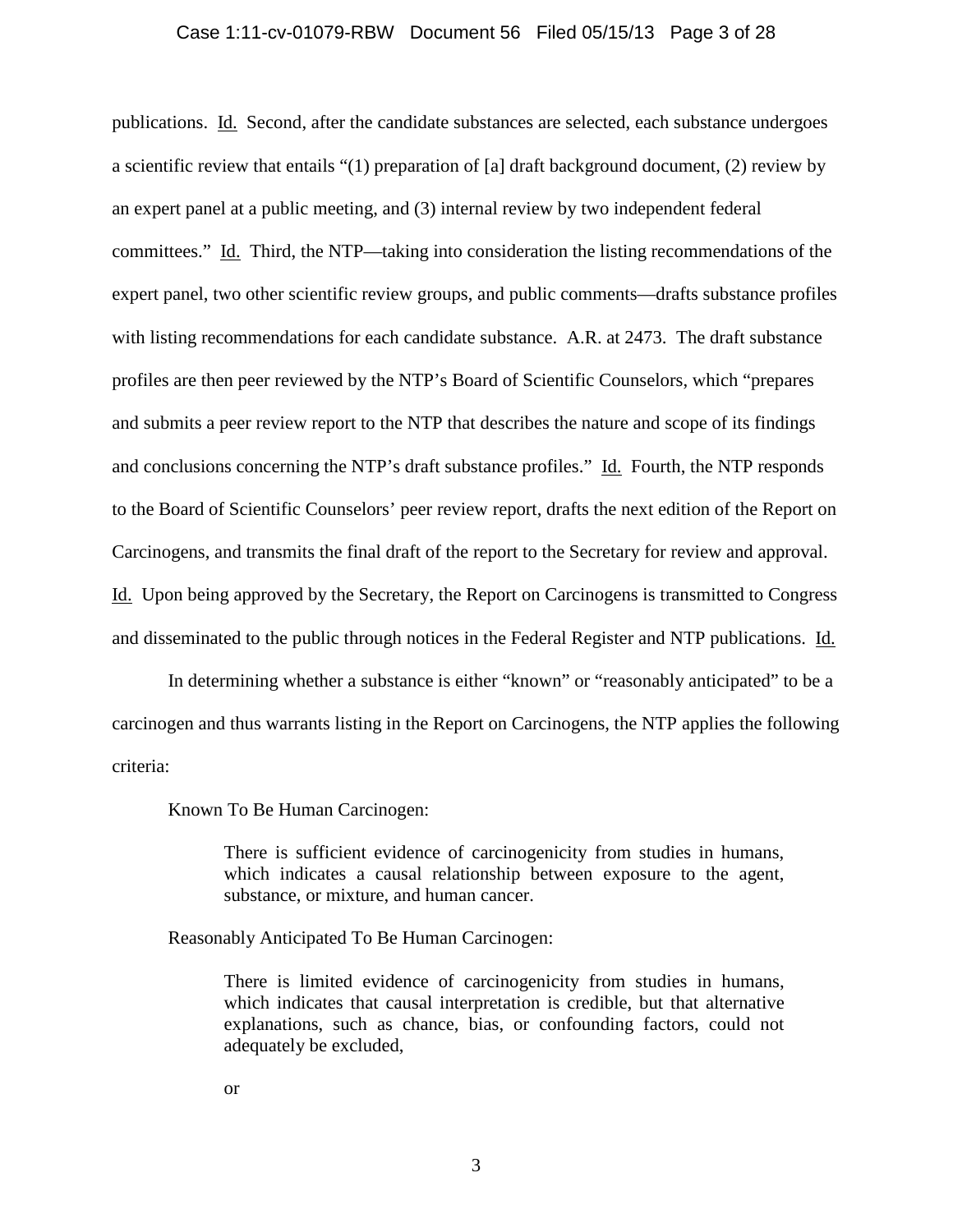there is sufficient evidence of carcinogenicity from studies in experimental animals, which indicates there is an increased incidence of malignant and/or a combination of malignant and benign tumors (1) in multiple species or at multiple tissue sites, or (2) by multiple routes of exposure, or (3) to an unusual degree with regard to incidence, site, or type of tumor, or age at onset,

or

there is less than sufficient evidence of carcinogenicity in humans or laboratory animals; however, the agent, substance, or mixture belongs to a well-defined, structurally related class of substances whose members are listed in a previous Report on Carcinogens as either known to be a human carcinogen or reasonably anticipated to be a human carcinogen, or there is convincing relevant information that the agent acts through mechanisms indicating it would likely cause cancer in humans.

Conclusions regarding carcinogenicity in humans or experimental animals are based on scientific judgment, with consideration given to all relevant information. Relevant information includes, but is not limited to, dose response, route of exposure, chemical structure, metabolism, pharmacokinetics, sensitive subpopulations, genetic effects, or other data relating to mechanism of action or factors that may be unique to a given substance. For example, there may be substances for which there is evidence of carcinogenicity in laboratory animals, but there are compelling data indicating that the agent acts through mechanisms which do not operate in humans and would therefore not reasonably be anticipated to cause cancer in humans.

A.R. at 2468 (footnotes omitted).

# **B. The Listing of Styrene in the Twelfth Report on Carcinogens**

On May 19, 2004, the NTP set in motion the above described review process by

nominating twenty-one substances for listing in the Twelfth Report on Carcinogens (the

"Report"). See 69 Fed. Reg. 28,940 (May 19, 2004). Among these candidate substances was

styrene, id. at 28,943, a liquid derived from petroleum and natural gas byproducts that is used to

manufacture a variety of consumer goods, Compl. ¶ 11. The NTP nominated styrene based on

the International Agency for Research of Cancer's finding "of limited evidence of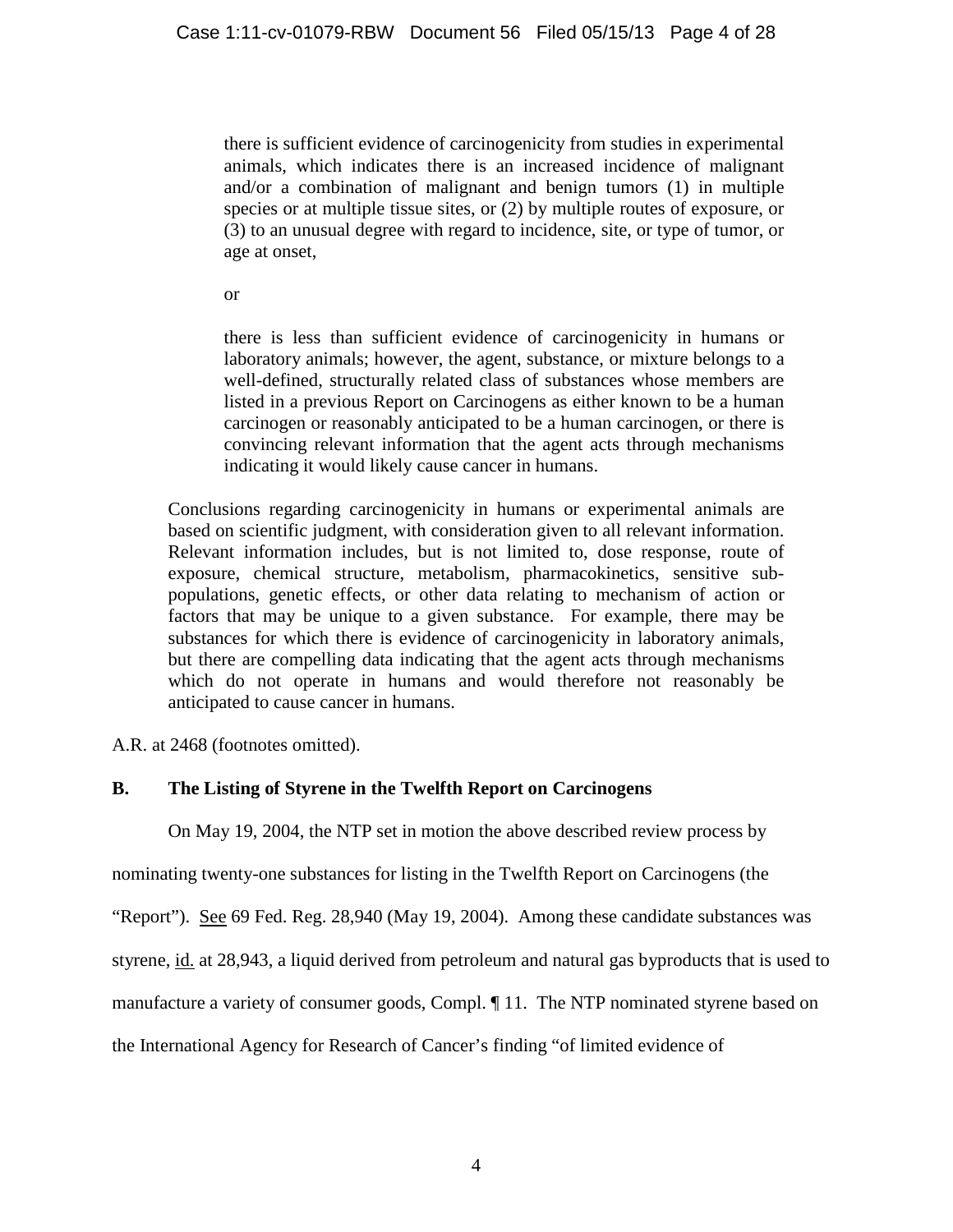#### Case 1:11-cv-01079-RBW Document 56 Filed 05/15/13 Page 5 of 28

carcinogenicity in animals and limited evidence of carcinogenicity in humans" associated with styrene. 69 Fed. Reg. at 28,943.

After selecting styrene as a candidate substance, the NTP prepared a 405-page draft Background Document for the substance, which it released and solicited public comments on in May 2008. See A.R. at 419; 73 Fed. Reg. 29,139 (May 20, 2008). The draft Background Document did not opine on whether styrene should be listed in the Report; rather, it surveyed relevant scientific data on styrene, exploring topics such as human exposure, human cancer studies, studies of cancer in experimental animals, and toxicity. See A.R. at 443-45.

In July 2008, the NTP convened a panel of experts (the "Expert Panel") to peer review the draft Background Document on styrene and recommend whether the substance should be listed in the Report. A.R. at 1110. After conducting this review, the Expert Panel recommended several revisions to the draft Background Document and voted 10-0 that the document, with the panel's recommended changes, was "adequate for drawing conclusions about the carcinogenicity of styrene and for applying the [Report on Carcinogens] listing criteria." A.R. at 1110-11. The Expert Panel further recommended, by a vote of 8-2, "that styrene . . . be listed in the [Report] as reasonably anticipated to be a human carcinogen based on limited evidence of carcinogenicity in humans and sufficient evidence in animals." A.R. at 1697. The two members who voted against the panel's decision did so because, in their opinion, "styrene should be listed as known to be a human carcinogen." Id. The Expert Panel's majority recommendation was based on the following considerations:

(1) evidence of past and present human exposure to styrene in the United States; (2) evidence of cancer in styrene-exposed workers; (3) induction of lung tumors in mice by styrene by two routes of exposure; (4) the established carcinogenicity in animals and genotoxicity of a styrene metabolite, the 7,8-oxide; (5) evidence for styrene-related DNA adducts and cytogenetic effects in styrene-exposed workers.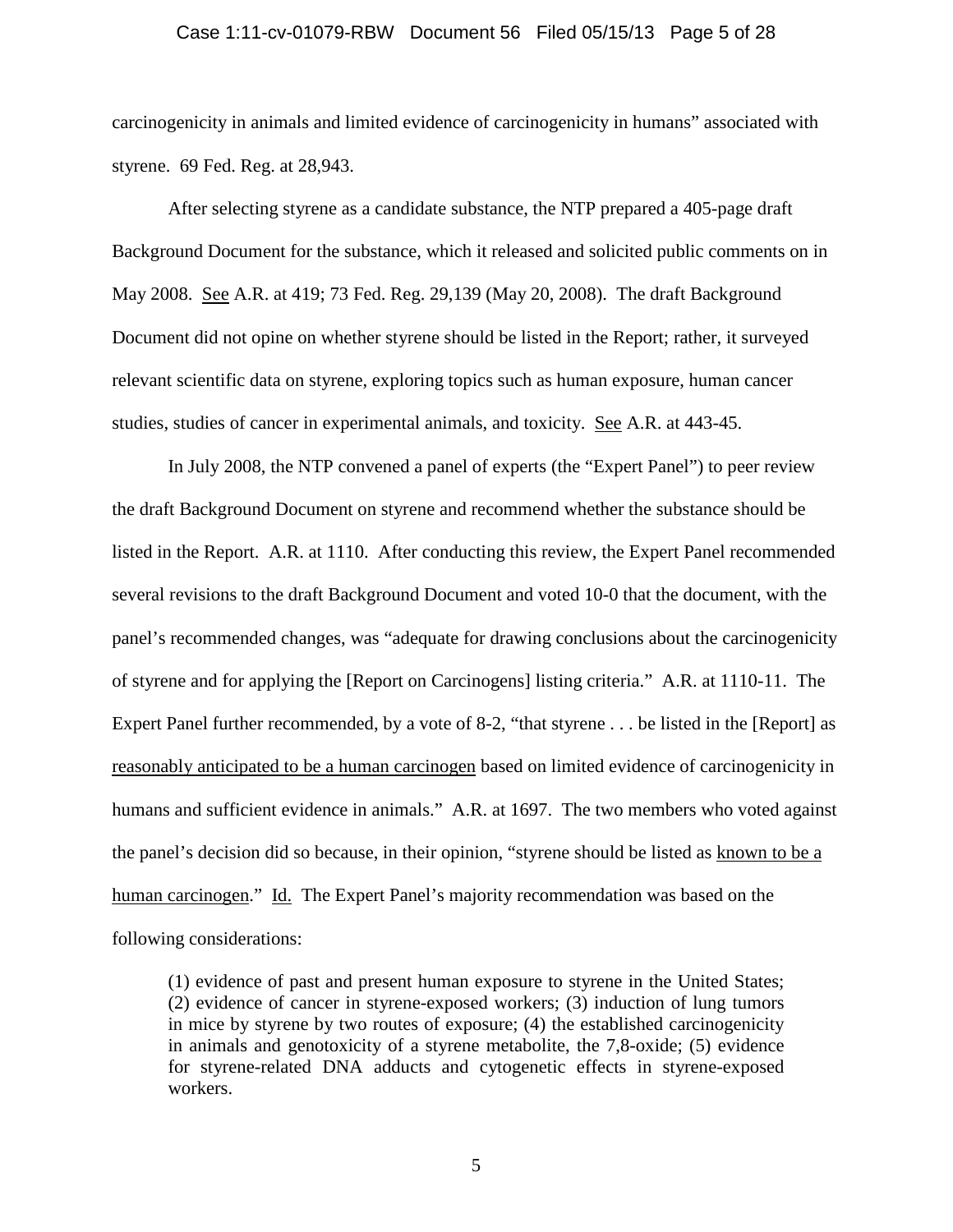Id.

Following the Expert Panel's July 2008 meeting, the NTP finalized the Background Document "based on the peer review recommendations of the expert panel and public comments received on the draft document." A.R. at 1194. The NTP also invited public comment on the Expert Panel's listing recommendation for styrene through a notice published in the Federal Register. 73 Fed. Reg. 52,059 (Sept. 8, 2008).

Next, the NTP convened two panels of scientists to review the body of knowledge relating to styrene (including the Background Document, the Expert Panel Report, and any public comments), and recommend a listing status for the substance. A.R. at 2473. The first of these panels, the Interagency Scientific Review Group, recommended by a vote of 6-2 "that styrene . . . be listed in the [Report] as Reasonably Anticipated to be a Human Carcinogen based on limited evidence in humans, sufficient evidence in experimental animals and supporting mechanistic data." A.R. at 1766. The two members who voted against the panel's decision did so because "they felt styrene should be listed as known to be a human carcinogen because of evidence in human cancer studies and mechanistic data (DNA adducts and chromosomal aberrations in humans)." Id. (emphasis added). The second panel, the National Institute of Environmental Health Sciences/NTP Scientific Review Group, recommended by a vote of 7-1 "that styrene . . . be listed in the [Report] as Reasonably Anticipated to be a Human Carcinogen based on limited evidence in humans, sufficient evidence in experimental animals and supporting mechanistic data." A.R. at 1773. The dissenting member of the panel "did not think the available evidence in experimental animals and humans [was] sufficiently convincing to list styrene in" the Report. Id.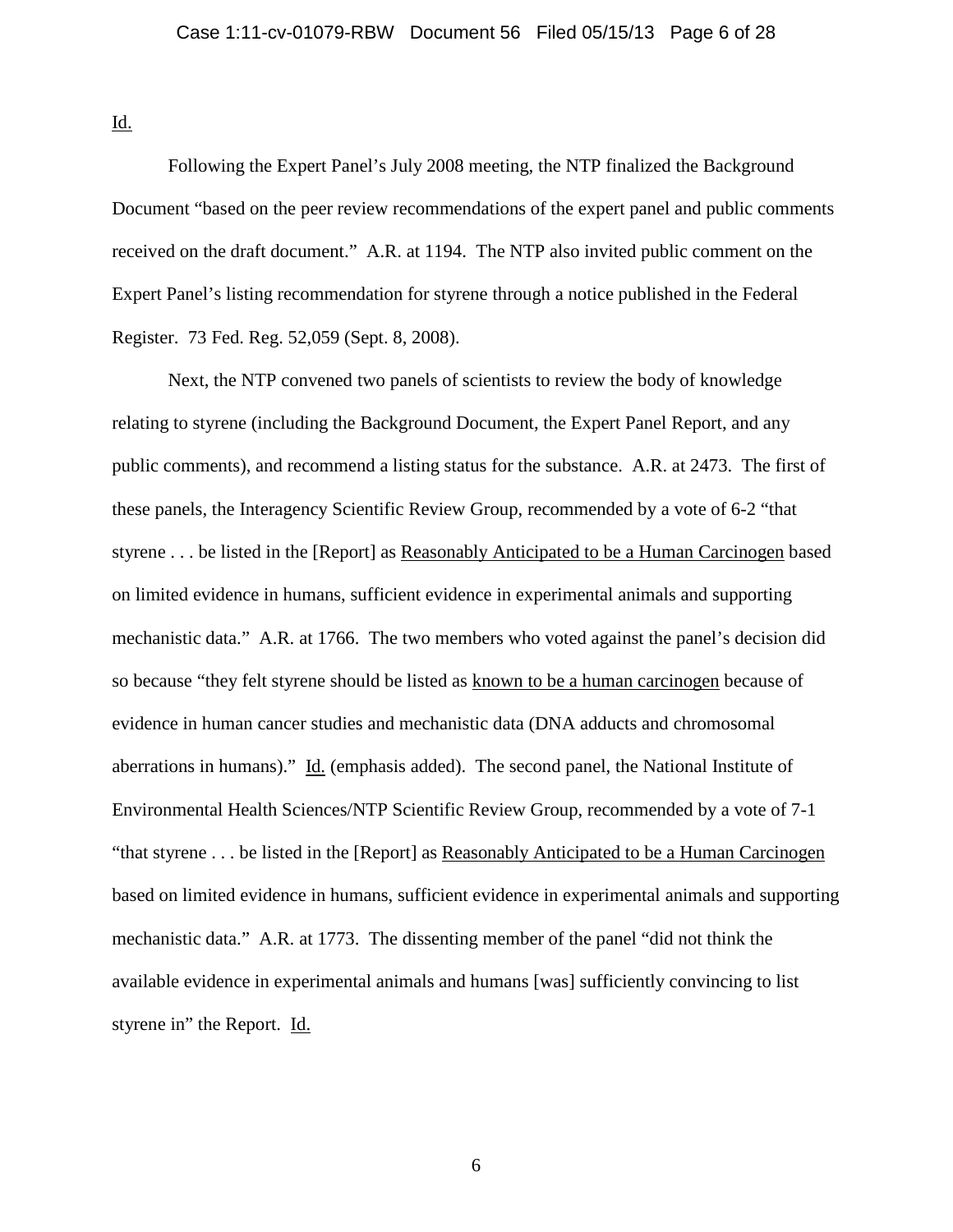#### Case 1:11-cv-01079-RBW Document 56 Filed 05/15/13 Page 7 of 28

The NTP then prepared a draft Substance Profile and listing recommendation for styrene, A.R. at 1779, taking into account the recommendations of the Expert Panel, the scientific review groups, and public comments, A.R. at 2473. It solicited public comments on the draft Substance Profile in December 2008. 73 Fed. Reg. 78,364 (Dec. 22, 2008).

In February 2009, the NTP convened another panel of experts, the Board of Scientific Counselors (the "Board"), to peer review the draft Substance Profile for styrene. See A.R. at 1799, 1814. Unlike the other expert review groups, the Board is not responsible for making a listing recommendation for candidate substances. A.R. at 2473. Rather, it is charged with determining "whether the scientific information cited in the draft substance profile for a candidate substance is technically correct, clearly stated and supports the NTP's policy decision regarding its listing in the" Report on Carcinogens, after which it "prepares and submits a peer review report to the NTP that describes the nature and scope of its findings and conclusions concerning the NTP's draft substance profiles." Id. In the case of styrene, the Board's findings and conclusions are set forth in the minutes of its February 2009 meeting. See A.R. at 1868-76, 1883.

After considering the Board's peer review comments, the NTP revised and finalized the Substance Profiles to be listed in the Report. A.R. at 1883. The Secretary then approved the Report, including its listing of styrene, and released it to the public on June 10, 2011. 76 Fed. Reg. 36,923 (June 23, 2011). The Report lists styrene as "reasonably anticipated to be a human carcinogen based on limited evidence of carcinogenicity from studies in humans, sufficient evidence of carcinogenicity from studies in experimental animals, and supporting data on mechanisms of carcinogenesis." A.R. at 2847.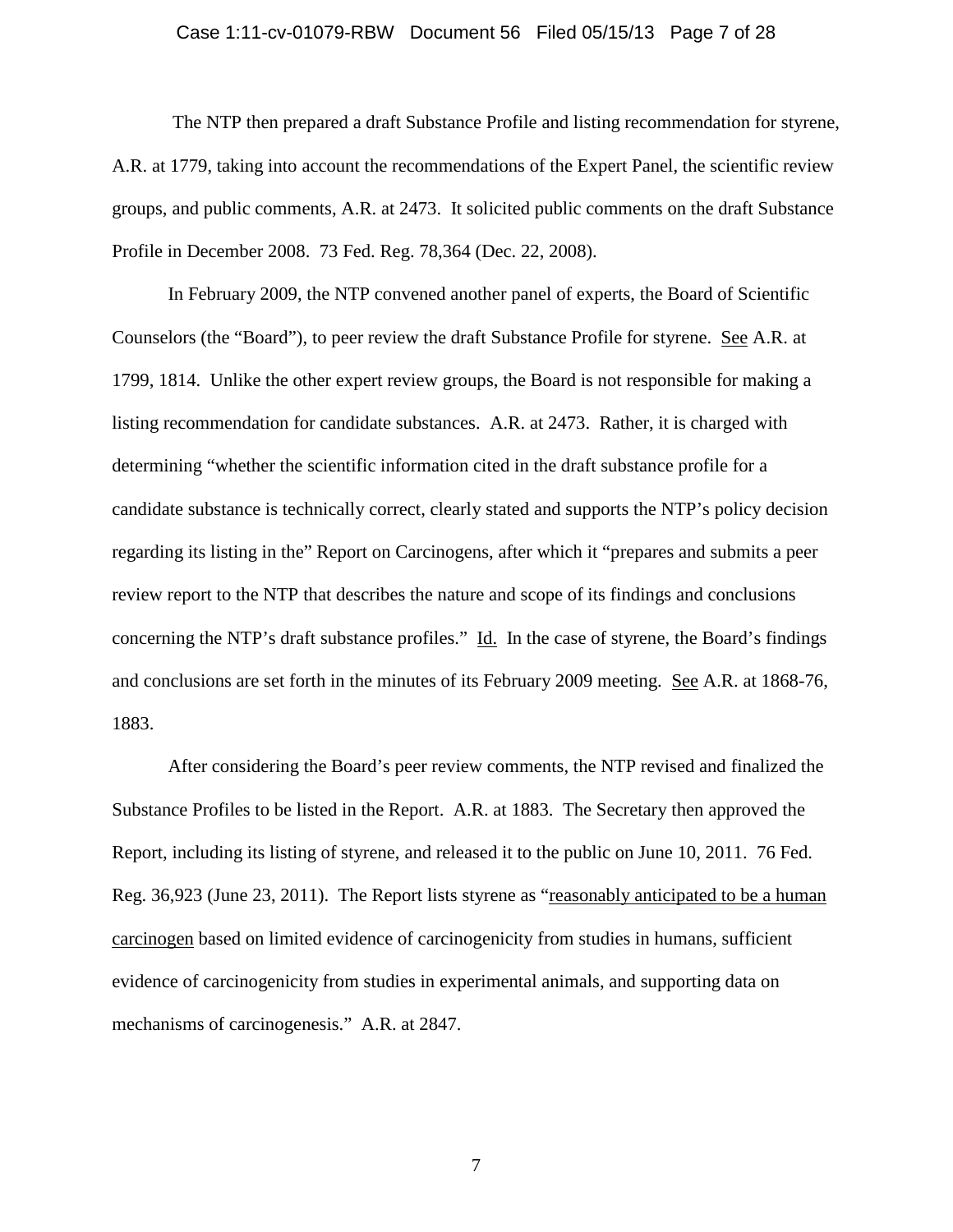## Case 1:11-cv-01079-RBW Document 56 Filed 05/15/13 Page 8 of 28

On the same day the Secretary released the Report, the plaintiffs instituted this lawsuit. Plaintiff Styrene Center is a trade association whose membership comprises 95% of the North American styrene industry, and plaintiff Dart Container Corporation is a manufacturer of styrene-based products. Compl. ¶¶ 2-3. Their complaint challenges HHS's listing of styrene in the Report on the grounds that (1) the NTP failed to follow its own procedures in violation of the APA; and (2) HHS's actions in creating and reviewing the Report (a) contravened the Public Health Service Act, and (b) were arbitrary and capricious, not in accordance with law, and constituted an abuse of discretion, all in violation of the APA. Compl. ¶¶ 70-75. The plaintiffs further allege that HHS violated the Information Quality Act, 44 U.S.C. § 3516 note (2006), by constructively denying plaintiff Styrene Center's request for correction of information. Id. ¶¶ 76-77.

By Minute Order dated June 19, 2012, the Court granted the Intervenors' motion to intervene in this action as conceded, based on the parties' lack of opposition to the motion. See Local Civ. R. 7(b). The Intervenors consist of a union that represents workers who are exposed to styrene in the workplace, a non-profit organization that seeks to minimize the health and environmental risks of chemicals, and a doctor who specializes in occupational medicine. See ECF No. 42-1 at 5-6.

The parties have now filed cross-motions for summary judgment.

#### **II. STANDARD OF REVIEW**

"Summary judgment is the proper mechanism for deciding, as a matter of law, whether an agency action is supported by the administrative record and consistent with the APA standard of review." Loma Linda Univ. Med. Ctr. v. Sebelius, 684 F. Supp. 2d 42, 52 (D.D.C. 2010) (citing Stuttering Found. of Am. v. Springer, 498 F. Supp. 2d 203, 207 (D.D.C. 2007), aff'd, 408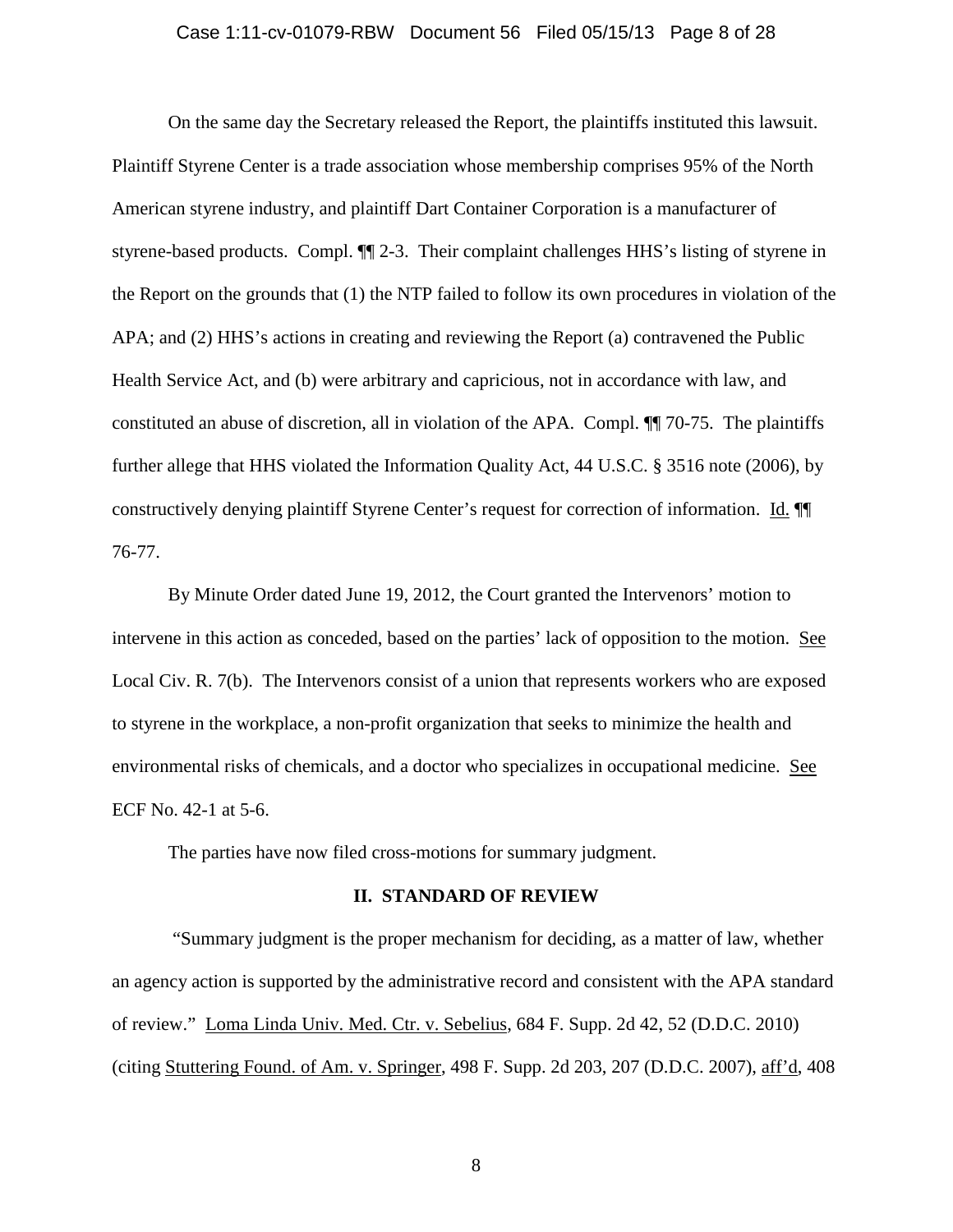#### Case 1:11-cv-01079-RBW Document 56 Filed 05/15/13 Page 9 of 28

F. App'x 383 (D.C. Cir. 2010)); see also Richards v. INS, 554 F.2d 1173, 1177 & n.28 (D.C. Cir. 1977). But due to the limited role of a court in reviewing the administrative record, the typical summary judgment standards set forth in Federal Rule of Civil Procedure 56 are not applicable. Stuttering, 498 F. Supp. 2d at 207. Rather, "[u]nder the APA, it is the role of the agency to resolve factual issues to arrive at a decision that is supported by the administrative record, whereas 'the function of the district court is to determine whether or not as a matter of law the evidence in the administrative record permitted the agency to make the decision it did.'" Id. (quoting Occidental Eng'g Co. v. INS, 753 F.2d 766, 769-70 (9th Cir. 1985)). In other words, "when a party seeks review of agency action under the APA, the district judge sits as an appellate tribunal," and "[t]he 'entire case' on review is a question of law." Am. Bioscience, Inc. v. Thompson, 269 F.3d 1077, 1083 (D.C. Cir. 2001) (footnote and citations omitted).

## **III. ANALYSIS**

#### **A. The Plaintiffs' Challenge to the NTP's Listing Criteria**

The Court first turns to the plaintiffs' assertion that the criteria applied by the NTP in listing styrene ("the Listing Criteria") "were contrary to the Congressional mandate"—as stated in the Public Health Service Act and that statute's legislative history—"that a substance be 'reasonably anticipated to cause cancer in humans' and not merely 'suspected' of doing so." Pls.' Mem. at 55-56. Although not explicitly framed as such, this claim presents a facial challenge to the Listing Criteria, insofar as the plaintiffs are contending that the criteria violate the Public Health Service Act as applied to any substance, not just styrene. See Intervenor Defs.' Mem. at 15-16 (characterizing the plaintiffs' claim as a facial challenge to the Listing Criteria); Pls.' Opp'n at 23-25 (not disputing this characterization). The Secretary and Intervenors move for summary judgment as to this claim on several grounds, which the Court will address in turn.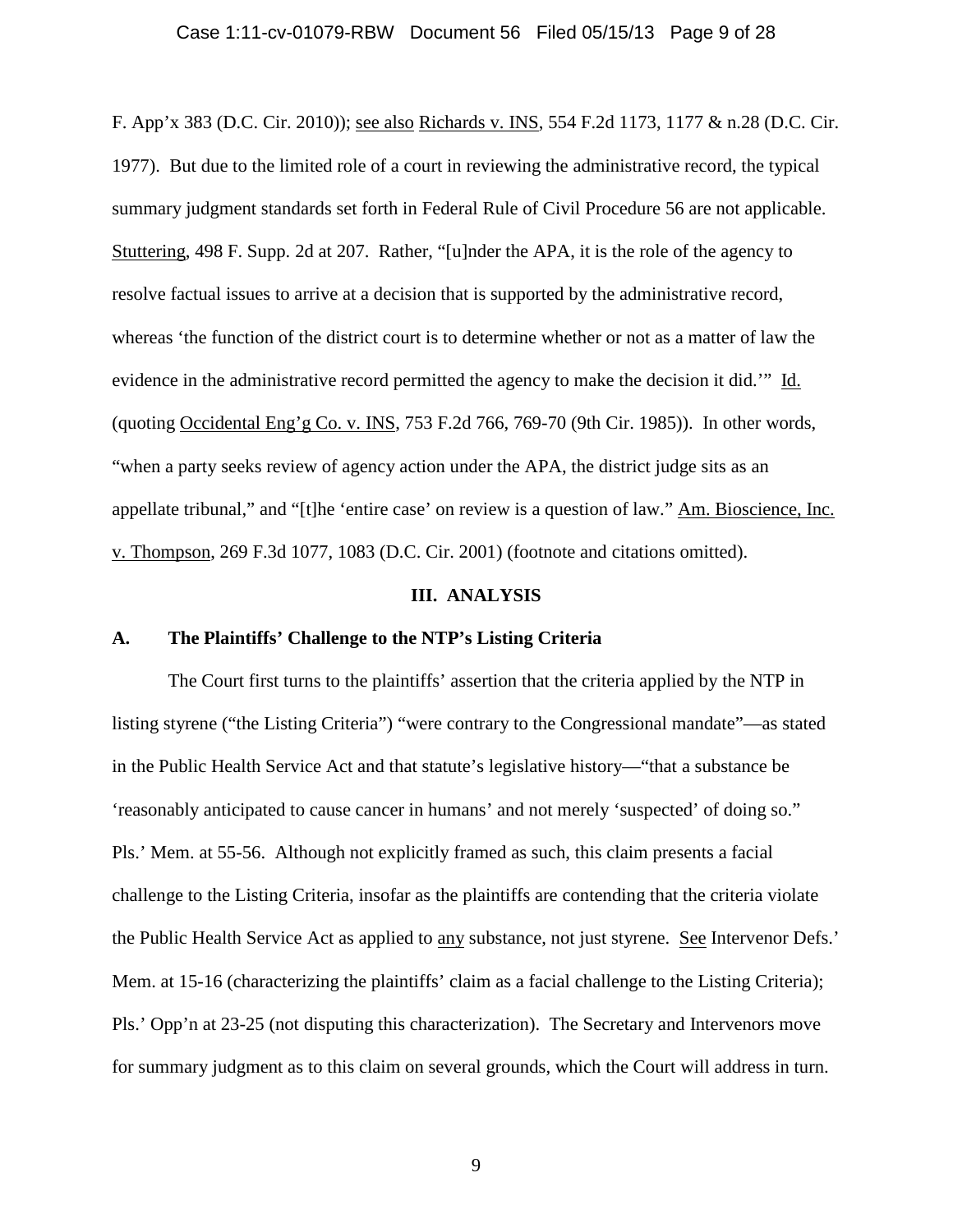# **1. Timeliness**

The Intervenors argue that the plaintiffs' challenge to the Listing Criteria is time-barred. Intervenor Defs.' Mem. at 15. "Unless another statute prescribes otherwise, a suit challenging final agency action pursuant to section 704 [of the APA] must be commenced within six years after the right of action first accrues." Harris v. FAA, 353 F.3d 1006, 1009 (D.C. Cir. 2004) (citing 28 U.S.C. § 2401(a)). And a "right of action" under the APA "first accrues on the date of the final agency action." Id. (citation omitted). This limitation provision constitutes "'a jurisdictional condition attached to the government's waiver of sovereign immunity."  $P \& V$ Enterps. v. U.S. Army Corps of Eng'rs, 516 F.3d 1021, 1026 (D.C. Cir. 2008) (citation omitted).

Construing the Listing Criteria as an HHS regulation, the Intervenors contend that the plaintiffs' claim accrued when HHS first promulgated the Listing Criteria in 1996.<sup>[3](#page-9-0)</sup> Intervenor Defs.' Mem. at 15-16. Because the plaintiffs filed suit in 2011, more than fifteen years after the Listing Criteria were promulgated and well outside of the APA's six-year limitation period, the Intervenors assert that the plaintiffs' claim is time-barred. Id. at 16. The plaintiffs respond that their claim is timely "[b]ecause the [L]isting [C]riteria were first applied to styrene just days before suit was filed." Pls.' Opp'n at 25. The Court agrees with the plaintiffs.

A "court will entertain challenges beyond a statutory time limit to the authority of an agency to promulgate a regulation . . . following enforcement of the disputed regulation." Cellular Telecomms. & Internet Ass'n v. FCC, 330 F.3d 502, 508 (D.C. Cir. 2003); see also P  $\&$ V Enterps., 516 F.3d at 1026 ("[O]ur conclusion that P & V's facial challenge to the 1986 rule is untimely does not immunize the rule from all challenge: If the [agency] applies the rule to  $P \&$ 

<span id="page-9-0"></span> $3$  The plaintiffs also treat the Listing Criteria as a regulation. See Pls.' Opp'n at 23 (characterizing the plaintiffs' attack on the Listing Criteria as a challenge "'to the authority of an agency to promulgate a regulation.'" (emphasis added and citation omitted)). This characterization of the Listing Criteria is consistent with Circuit precedent. See Tozzi v. HHS, 271 F.3d 301, 311 (D.C. Cir. 2001) (treating the Listing Criteria as an "HHS regulation," in case where the petitioner did not argue otherwise).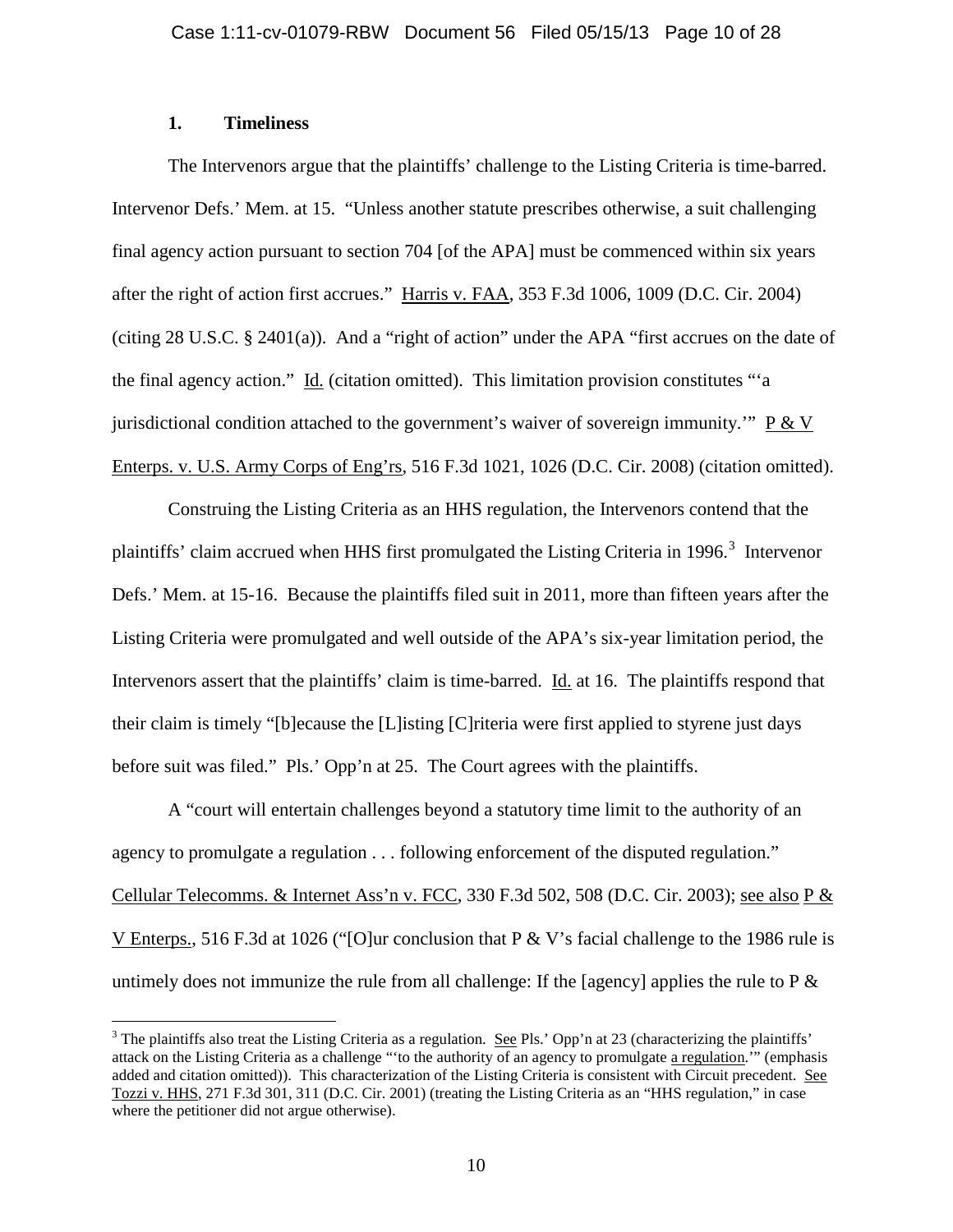## Case 1:11-cv-01079-RBW Document 56 Filed 05/15/13 Page 11 of 28

V's property,  $\dots$  then P & V would be able to challenge the rule notwithstanding that the limitations period has run."); NLRB Union v. FLRA, 834 F.2d 191, 195-97 (D.C. Cir. 1987) ("An agency's regulations may be attacked . . . once the statutory limitations period has expired" when "a party who possesses standing . . . challenge[s] regulations directly on the ground that the issuing agency acted in excess of its statutory authority in promulgating them."). Underlying this principle is the rationale that "administrative rules and regulations are capable of continuing application," and thus "limiting the right of review of the underlying rule would effectively deny many parties ultimately affected by a rule an opportunity to question its validity." NLRB Union, 834 F.2d at 196 (citation omitted).

Here, it is undisputed that HHS first listed styrene in the Report on Carcinogens in June 2011. Nor is there any quarrel that the plaintiffs—a trade association representing the styrene industry and a manufacturer of styrene-based products—have been adversely affected by this application of the Listing Criteria to styrene. Under these circumstances, the plaintiffs may challenge the legality of the Listing Criteria, "notwithstanding that the limitations period has run."  $\underline{P} \& \underline{V}$  Enterps., 516 F.3d at 1026. The Court therefore has jurisdiction to consider the plaintiffs' challenge to the Listing Criteria.

#### **2. Exhaustion / Waiver**

The Intervenors next assert that the plaintiffs failed to exhaust available administrative remedies for their claim challenging the Listing Criteria. Intervenor Defs.' Mem. at 16. "'A party must first raise an issue with an agency before seeking judicial review.'" Tesoro Ref. & Mktg. Co. v. FERC, 552 F.3d 868, 872 (D.C. Cir. 2009) (citation omitted). This doctrine, which courts have interchangeably referred to as "issue exhaustion" and "issue waiver," recognizes that "'[s]imple fairness . . . requires as a general rule that courts should not topple over administrative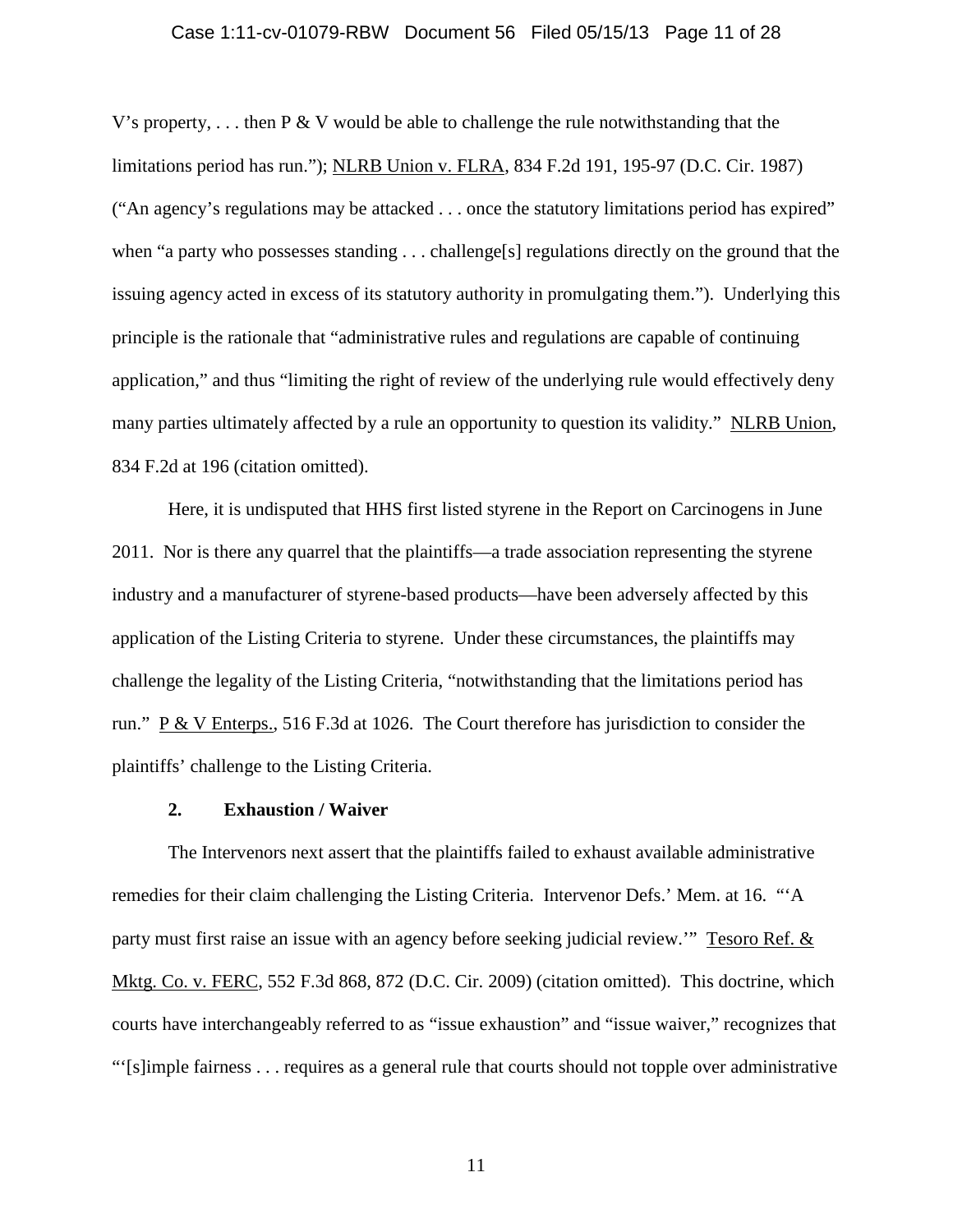## Case 1:11-cv-01079-RBW Document 56 Filed 05/15/13 Page 12 of 28

decisions unless the administrative body . . . has erred against objection made at the time appropriate under its practice.'" Advocates for Highway & Auto Safety v. Fed. Motor Carrier Safety Admin., 429 F.3d 1136, 1149-50 (D.C. Cir. 2005) (citation omitted). The doctrine applies both in the contexts of agency adjudication and rulemaking. See id. In the rulemaking context, the District of Columbia Circuit has provided the following articulation of the rule: "a party will normally forfeit an opportunity to challenge an agency rulemaking on a ground that was not first presented to the agency for its initial consideration." Id. at 1150; see also Nat'l Mining Ass'n v. Dep't of Labor, 292 F.3d 849, 874 (D.C. Cir. 2002) (declining to consider challenge to regulation because the petitioner "failed to raise it during the notice-and-comment period"); Nat'l Wildlife Fed'n v. EPA, 286 F.3d 554, 562 (D.C. Cir. 2002) ("It is well established that issues not raised in comments before the agency are waived and this Court will not consider them.").

The parties do not contest that the plaintiffs were required to raise any issues concerning the Listing Criteria with HHS prior to seeking judicial review; instead, their disagreement concerns whether the plaintiffs did, in fact, raise their challenge to the Listing Criteria at the administrative level. See Intervenor Defs.' Mem. at 16-17; Pls.' Opp'n at 25-26. The record reveals that they did not.

Between 2004 and 2008, the NTP provided the public with four opportunities to comment upon the process of preparing the Report and the potential listing of styrene in the Report. See 69 Fed. Reg. 28,940 (May 19, 2004); 73 Fed. Reg. 29,139 (May 20, 2008); 73 Fed. Reg. 52,059 (Sept. 8, 2008); 73 Fed. Reg. 78,364 (Dec. 22, 2008). Although the plaintiffs submitted several comments in response to these invitations, at no point did they raise the argument currently being advanced—that the Listing Criteria violate the Public Health Service Act because they permit a substance to be listed as "reasonably anticipated to be a human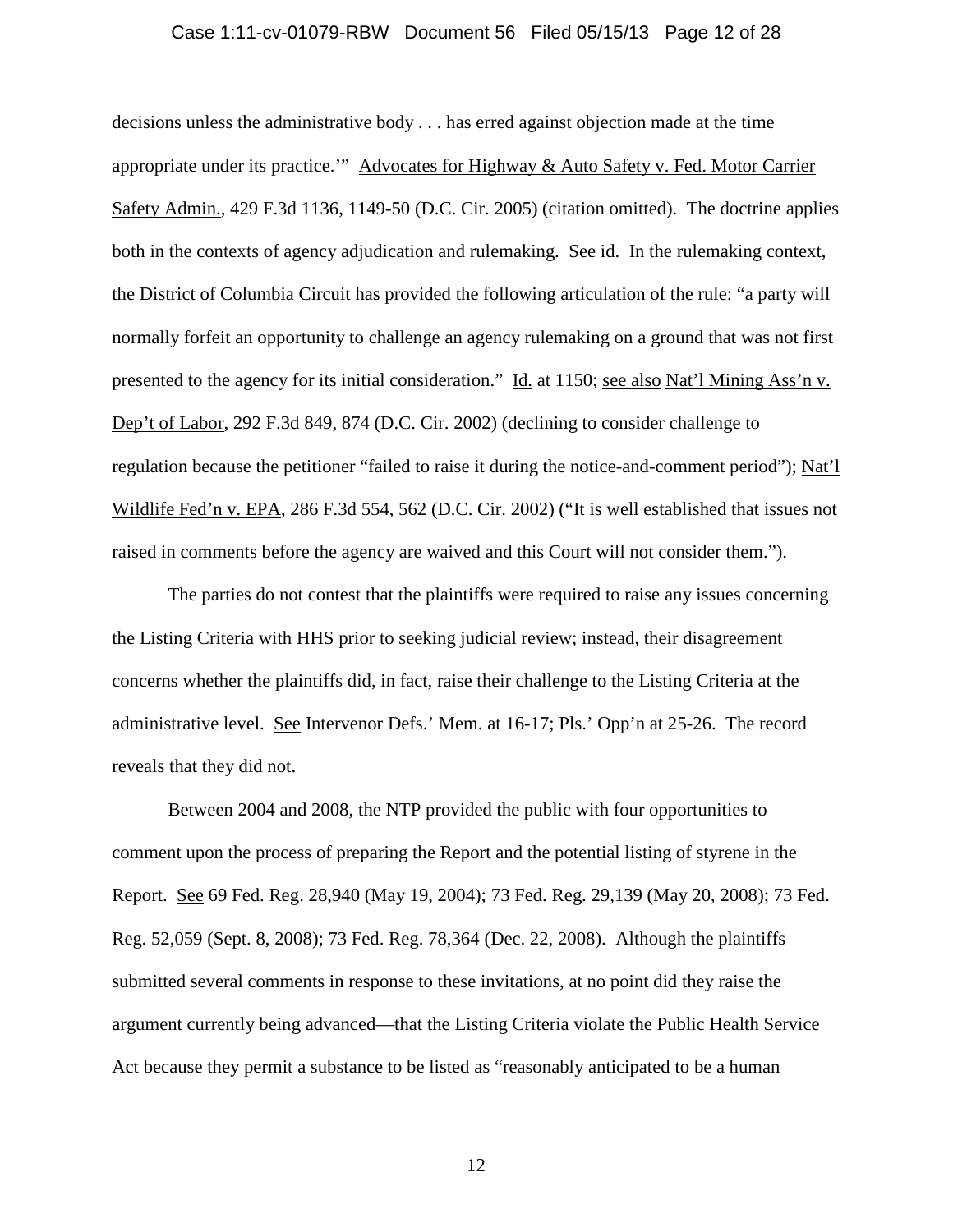## Case 1:11-cv-01079-RBW Document 56 Filed 05/15/13 Page 13 of 28

carcinogen" based on a "mere suspicion" of carcinogenic association. Pls.' Opp'n at 30. Indeed, the plaintiffs' arguments at the administrative level were directed not at the validity of the Listing Criteria themselves, but at the manner in which the NTP was applying those criteria. See A.R. at 15254 ("[O]ur reading of the legislative history of the [Report on Carcinogens] reveals the need for a more stringent interpretation of the criteria associated with the category 'reasonably anticipated to be a human carcinogen' than has been recommended by the staff in their review of styrene."); see also A.R. at 2184-86; Pls.' Opp'n, Appendix (Dec. 20, 2010 Letter). In fact, the plaintiffs previously made representations to the NTP and even this Court indicating their general approval of the Listing Criteria. See A.R. at 15254 ("[A] change in the way in which [the] criteria are interpreted and applied, consistent with the legislative history, is what [the Styrene Center] is suggesting, rather than a change in the criteria." (emphasis added)); Memorandum of Points and Authorities in Support of Plaintiffs' Motion for a Preliminary Injunction, ECF No. 3-1 at 12 ("The plain language of HHS' policy correctly interpreted Congress' mandate, but HHS failed to follow that policy." (emphasis added)). Only now, in their summary judgment brief, do the plaintiffs directly challenge the Listing Criteria. This comes too late. Accordingly, because the plaintiffs failed to raise their claim challenging the lawfulness of the Listing Criteria with HHS prior to instituting this lawsuit, that claim is waived.

## **B. The Plaintiffs' Procedural Challenges**

The plaintiffs argue that the Report was issued "without observance of procedure required by law," 5 U.S.C. § 706(2)(D), in violation of the APA for several reasons. As explained below, the Court finds none of the plaintiffs' procedural challenges persuasive.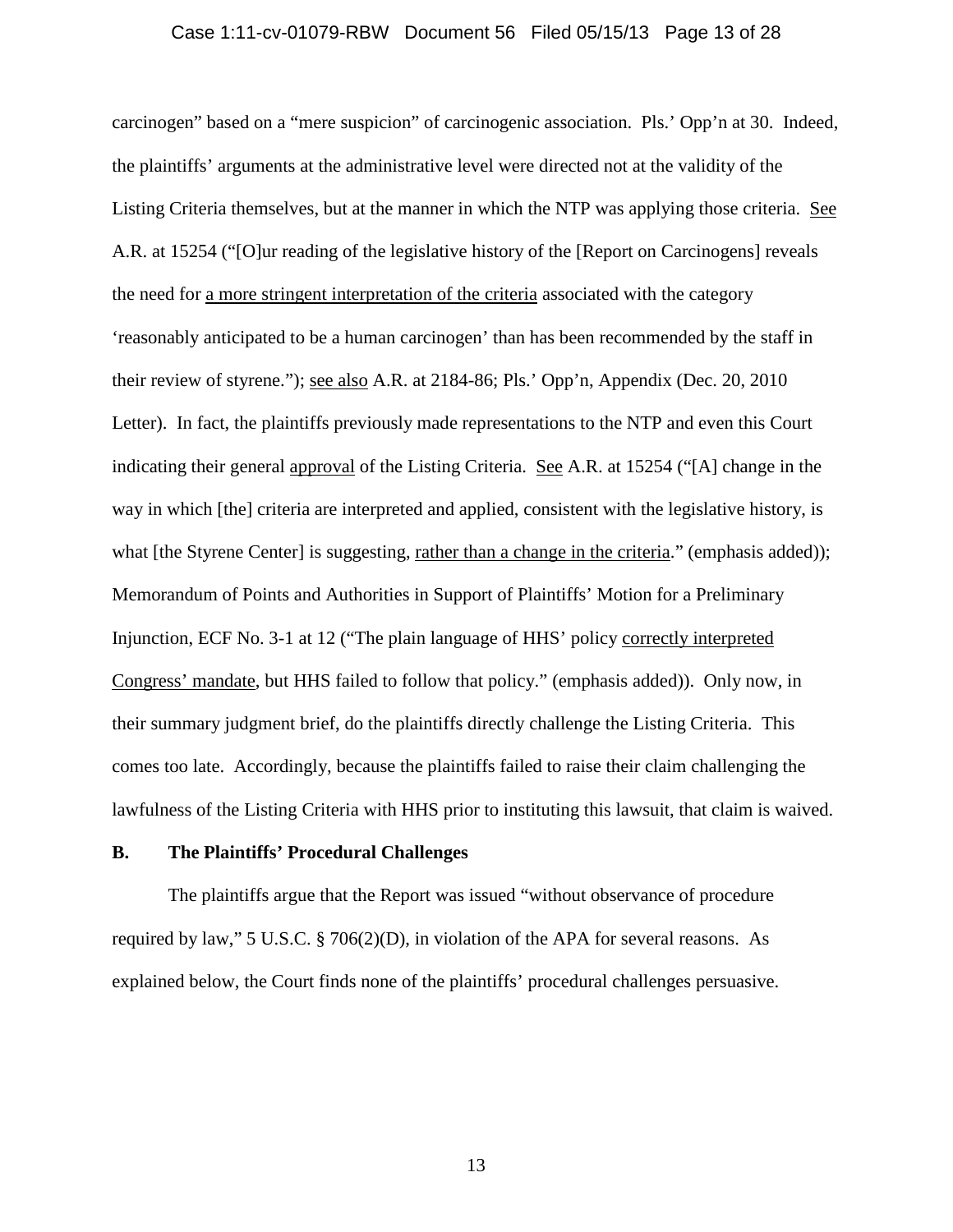# **1. The Expert Panel's Alleged "Re-analysis" of Peer-Reviewed Data**

The plaintiffs first argue that the  $Expert Panel<sup>4</sup>$  $Expert Panel<sup>4</sup>$  $Expert Panel<sup>4</sup>$  improperly re-analyzed data found in publicly available, peer-reviewed studies, rather than simply reporting that data without alteration. See Pls.' Mem. at 38-42. This, in the plaintiffs' view, violated two procedural guidelines set forth by the NTP in the Report: one which states that certain data in the Background Document "must come from publicly available, peer-reviewed sources," A.R. at 2472, and another which directs the Expert Panel "to peer review the background document," not conduct a new analysis, A.R. at 2473. The defendants assert that this claim is unreviewable because it challenges "agency action . . . committed to agency discretion by law." 5 U.S.C. § 701(a)(2); see Fed. Defs.' Mem. at 28-29; Intervenor Defs.' Mem. at 33-34. The plaintiffs do not respond to this argument in their opposition brief, so it is conceded. See Lewis v. Dist. of Columbia No. 10-5275, 2011 WL 321711, at \*1 (D.C. Cir. Feb. 2, 2011) (per curiam) ("'It is well understood in this Circuit that when a plaintiff files an opposition to a dispositive motion and addresses only certain arguments raised by the defendant, a court may treat those arguments that the plaintiff failed to address as conceded.'" (citation omitted)).

However, even if the Court were to address the merits of the plaintiffs' claim, it would agree with the defendants' position. "[T]he APA explicitly excludes from judicial review those agency actions that are 'committed to agency discretion by law.'" Sierra Club v. Jackson, 648 F.3d 848, 855 (D.C. Cir. 2011) (quoting 5 U.S.C. § 701(a)). This exclusion applies both "in those rare instances where statutes are drawn in such broad terms that in a given case there is no law to apply," Citizens to Pres. Overton Park, Inc. v. Volpe, 401 U.S. 402, 410 (1971) (quotation

<span id="page-13-0"></span><sup>&</sup>lt;sup>4</sup> Recall that the Expert Panel was the first of the scientific panels involved in the listing review process; it was charged with peer reviewing the draft Background Document and making a listing recommendation for styrene. See supra at 5.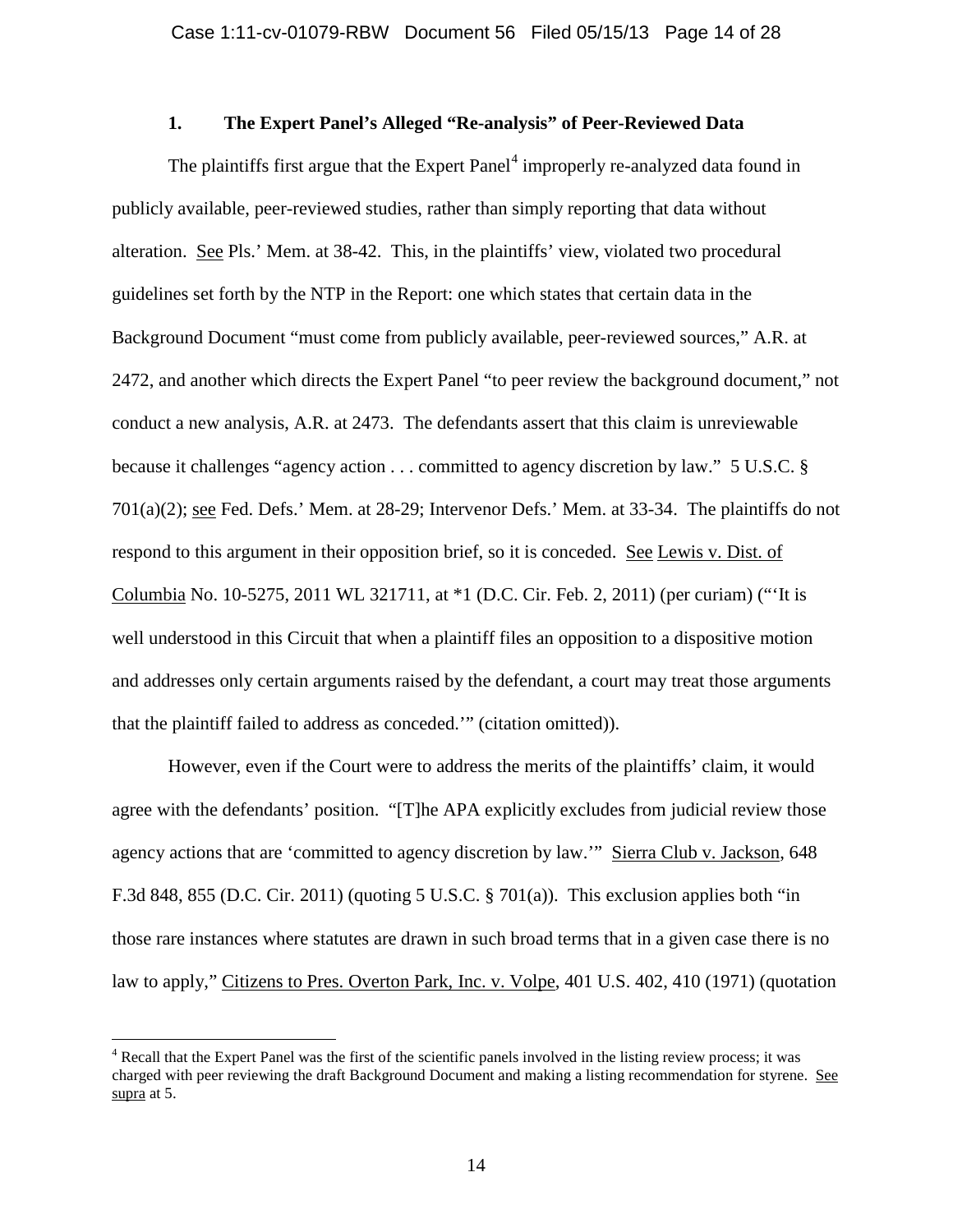## Case 1:11-cv-01079-RBW Document 56 Filed 05/15/13 Page 15 of 28

marks and citations omitted), abrogated on other grounds by Califano v. Sanders, 430 U.S. 99 (1979), and when "the statute is drawn so that a court would have no meaningful standard against which to judge the agency's exercise of discretion," Heckler v. Chaney, 470 U.S. 821, 830 (1985). "Agency actions in these circumstances are unreviewable because 'the courts have no legal norms pursuant to which to evaluate the challenged action, and thus no concrete limitations to impose on the agency's exercise of discretion.'" Sierra Club, 648 F.3d at 855 (citation omitted). "To determine whether a matter has been committed to agency discretion, [courts] 'consider both the nature of the administrative action at issue and the language and structure of the statute that supplies the applicable legal standards for reviewing that action.'" Id. (citation omitted). "'[J]udicially manageable standards may be found in formal and informal policy statements and regulations as well as in statutes.'" Sec'y of Labor v. Twentymile Coal Co., 456 F.3d 151, 158-59 (D.C. Cir. 2006) (citation omitted). If, after reviewing all these sources, no "'judicially manageable standards' are discernable, meaningful judicial review is impossible, and agency action is shielded from the scrutiny of the courts." Drake v. FAA, 291 F.3d 59, 70 (D.C. Cir. 2002) (quoting Chaney, 470 U.S. at 830).

The plaintiffs have not identified, nor does the Court discern, any "judicially manageable standards" against which the Court could evaluate the Expert Panel's peer review process. The Public Health Service Act does not establish any particular procedures that HHS must follow in preparing the Report on Carcinogens. See 42 U.S.C. § 241(b)(4). And the HHS has promulgated no regulation establishing legal criteria for the Expert Panel's peer review process. The only "standards" referenced by the plaintiffs are the Report's statements that certain data in the Background Document "must come from publicly available, peer-reviewed sources," A.R. at 2472, and that the Expert Panel is "to peer review the background document," A.R. at 2473. See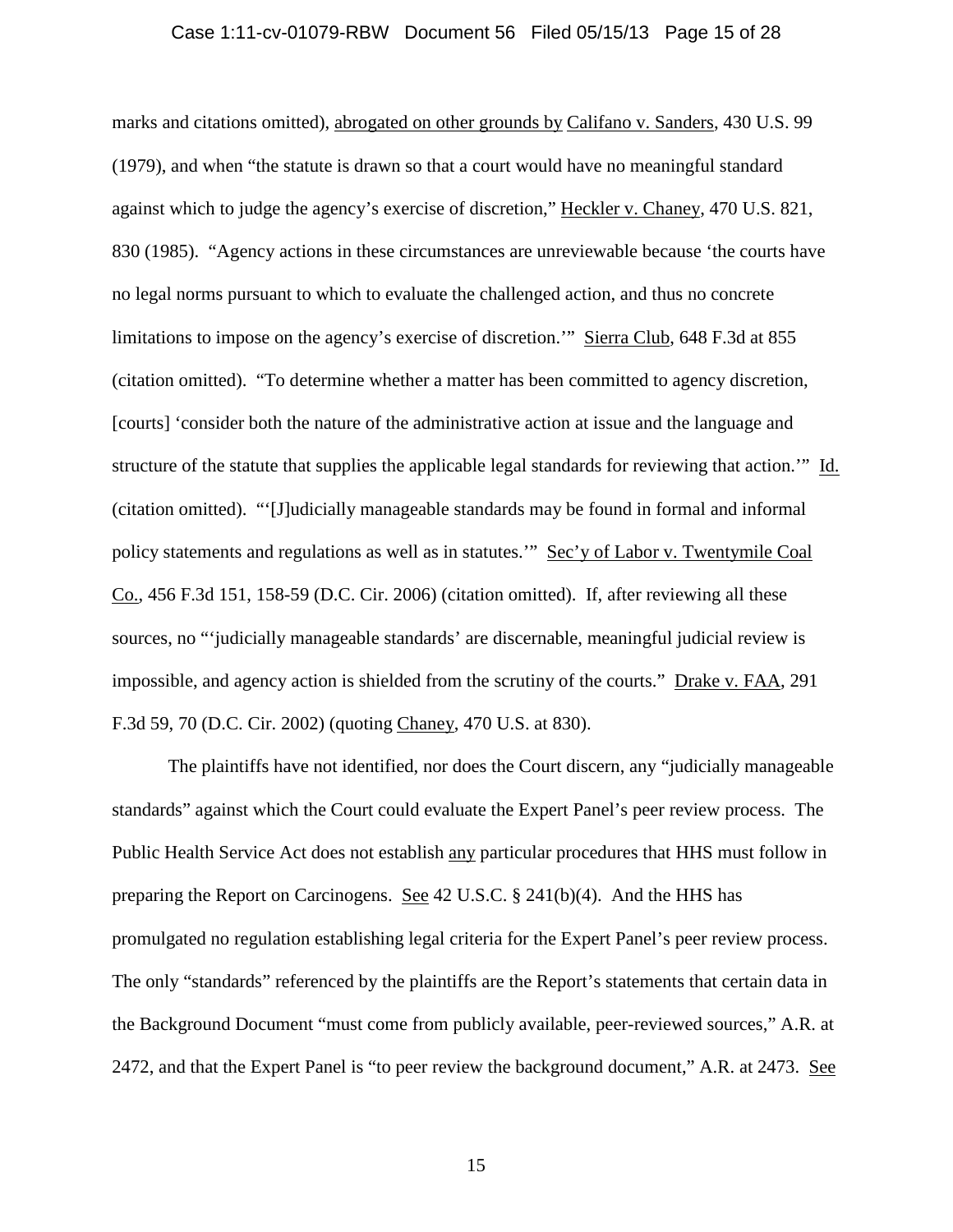## Case 1:11-cv-01079-RBW Document 56 Filed 05/15/13 Page 16 of 28

Pls.' Mem. at 38-41. But these statements do not provide sufficient criteria for the Court to review the plaintiffs' claim; in fact, they raise more questions than they answer. What does it mean, for instance, for the Expert Panel to "peer review" a document, and how does the Court determine whether the Expert Panel exceeded the permissible bounds of that review in this case? No legal norms are available to guide the Court's consideration of these questions. As a result, the Court cannot meaningfully review the plaintiffs' claim that the Expert Panel conducted an improper re-analysis of peer-reviewed studies.

The plaintiffs suggest (but do not explicitly argue) that the Information Quality Act ("IQA"), 44 U.S.C. § 3516 note, and guidelines issued by the Office of Management and Budget ("OMB") to implement the IQA, provide standards governing the Expert Panel's peer review process.<sup>[5](#page-15-0)</sup> See Pls.' Mem. at 17 & n.4; Pls.' Opp'n at 18-19. However, as the defendants point out, several courts have held that "[n]either the IQA or the OMB Guidelines provide judicially manageable standards" because they vest agencies with unfettered discretion to determine "when correction of information contained in informal agency statements is warranted." Salt Inst. v. Thompson, 345 F. Supp. 2d 589, 602 (E.D. Va. 2004), aff'd sub nom. on other grounds, Salt Inst. v. Leavitt, 440 F.3d 156 (4th Cir. 2006); accord Family Farm Alliance v. Salazar, 749 F. Supp. 2d 1083, 1095 (E.D. Cal. 2010) (holding that "[t]he IQA itself contains no standards concerning peer review, committing such matters to agency discretion," and that "[t]he OMB IQA Bulletin for Peer Review specifically disclaims that its contents create any enforceable rights, thereby preserving the agency's discretion to interpret and apply the OMB IQA Bulletin for Peer

<span id="page-15-0"></span><sup>&</sup>lt;sup>5</sup> The IOA directs the Director of the OMB to issue guidelines that

provide policy and procedural guidance to Federal agencies for ensuring and maximizing the quality, objectivity, utility, and integrity of information (including statistical information) disseminated by Federal agencies in fulfillment of the purposes and provisions of chapter 35 of title 44, United States Code, commonly referred to as the Paperwork Reduction Act.

<sup>44</sup> U.S.C. § 3516 note (a).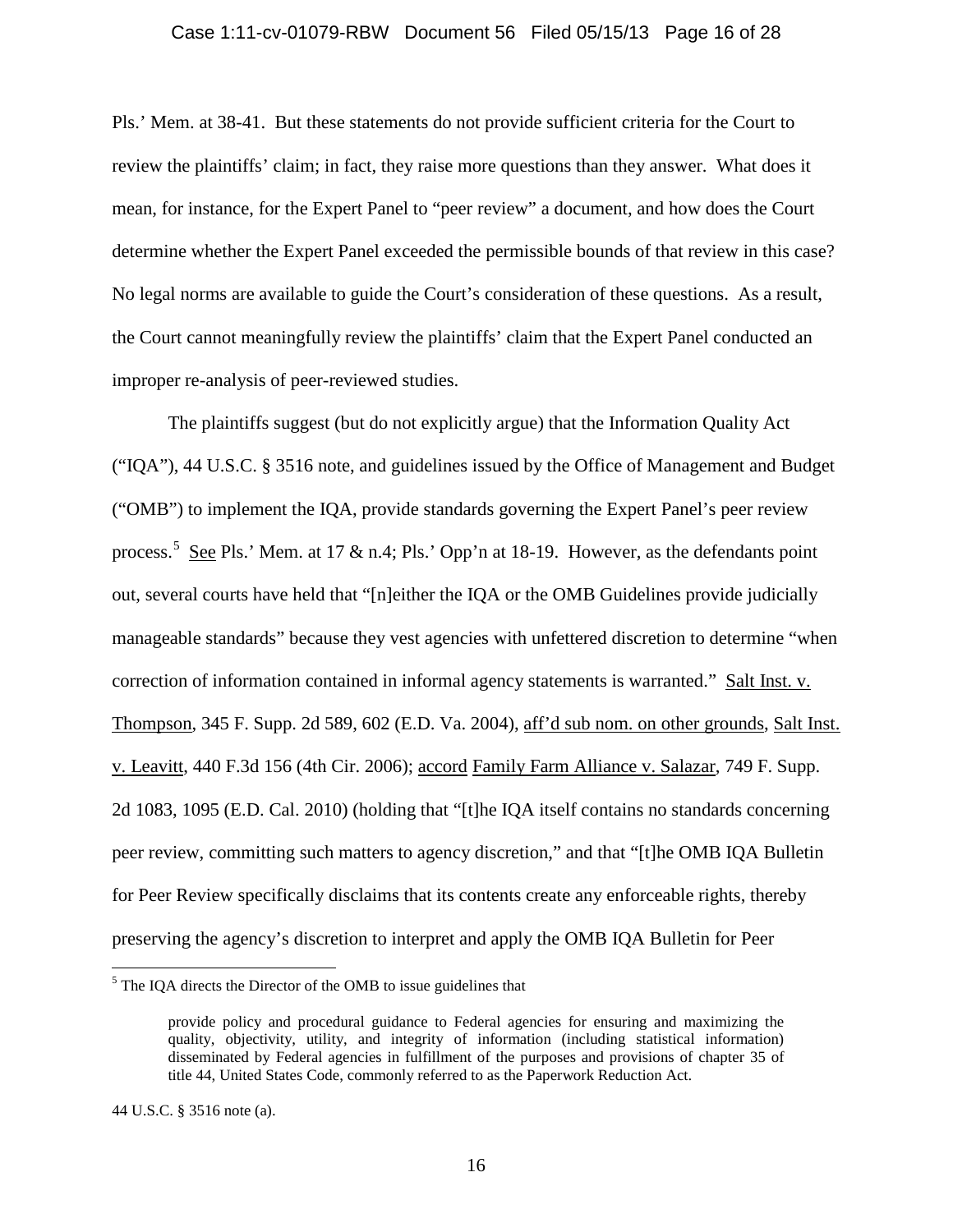## Case 1:11-cv-01079-RBW Document 56 Filed 05/15/13 Page 17 of 28

Review"). The plaintiffs offer nothing to rebut this argument, so it is conceded. See Lewis, 2011 WL 321711, at \*1. In any event, even without the plaintiffs' concession, the Court would adopt the persuasive reasoning of the foregoing caselaw and conclude that the IQA and OMB guidelines do not provide judicially manageable standards.

Because the Court has "no law to apply" with respect to the plaintiffs' claim challenging the Expert Panel's purported re-analysis of peer-reviewed data, judicial review of this claim is precluded under 5 U.S.C. § 701(a).

#### **2. The NTP's Alleged Premature Finalization of the Background Document**

The plaintiffs next contend that the Report was issued "without observance of procedure required by law," 5 U.S.C. § 706(2)(D), because the NTP finalized the Background Document before the public comment period expired for a separate document issued by the Expert Panel. See Pls.' Mem. at 41-42. As a threshold matter, it is unclear what Expert Panel document the plaintiffs are referencing because, much to the Court's confusion, they inexplicably change positions in their briefs. In their opening brief, the plaintiffs argue that the NTP erred in finalizing the Background Document before the public comment period closed for the Expert Panel's listing recommendation (Part B of the panel's report). See id. at 41-42 (citing 73 Fed. Reg. 52,059 (Sept. 8, 2008) (notice soliciting public comments on the listing recommendation)). But then, in their opposition brief, the plaintiffs assert that the NTP erred in finalizing the Background Document before the public comment period closed for the Expert Panel's peer review comments (Part A of the panel's report). See Pls.' Opp'n at 19-20. Since the plaintiffs' opposition brief was filed later, the Court will construe that brief as stating their current position.

In claiming that the NTP prematurely finalized the Background Document, the plaintiffs do not assert that the NTP violated the notice and comment provisions of the APA or any other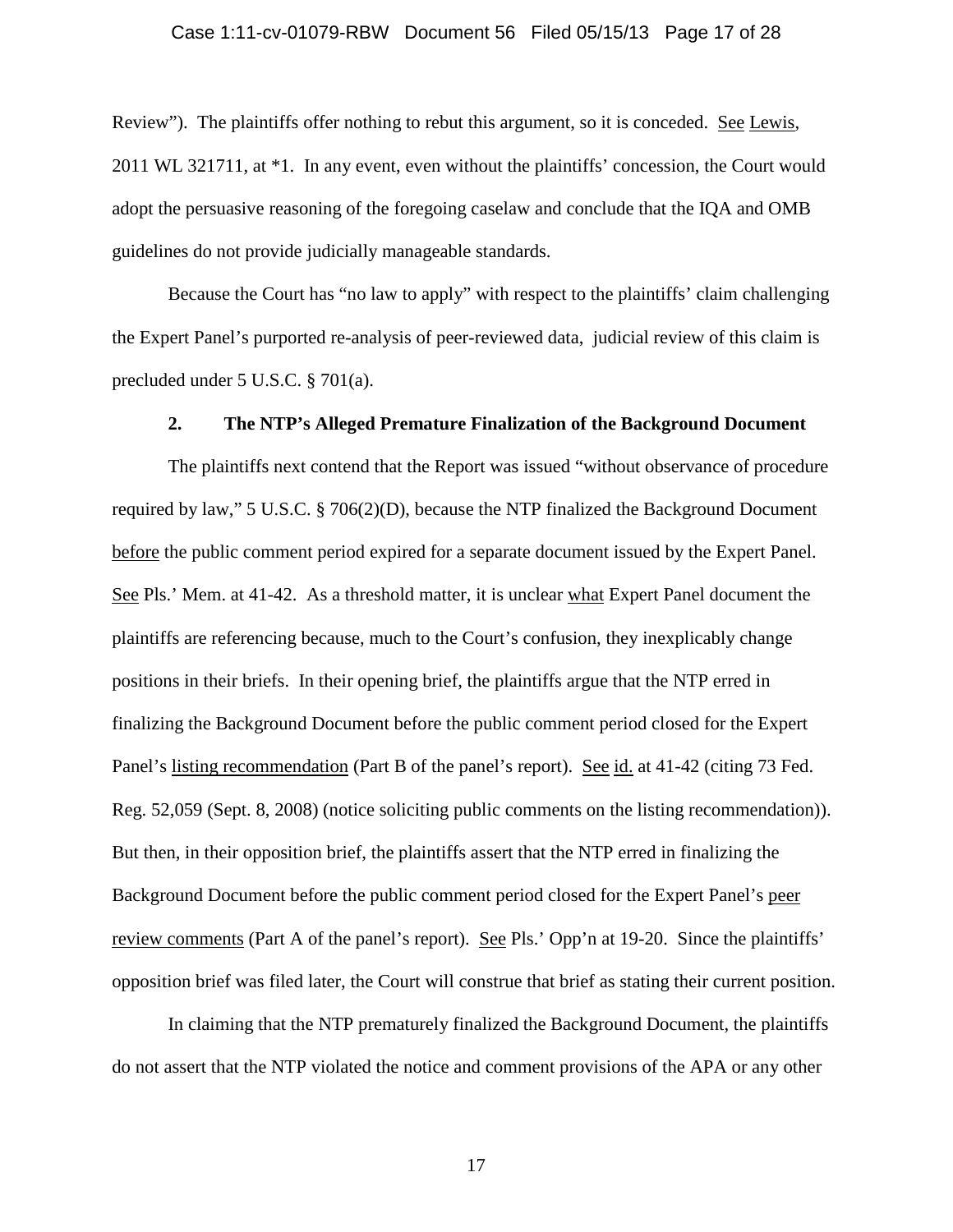## Case 1:11-cv-01079-RBW Document 56 Filed 05/15/13 Page 18 of 28

statute; they instead argue that the NTP violated its own procedures as set forth in the Report. See Pls.' Opp'n at 19-20. Specifically, they rely upon the following passage from the Report: "Following the expert panel meeting, NTP staff reviews and considers the expert panel's peer review comments and any public comments as it finalizes the background document on the candidate substance." A.R. at 2473 (emphasis added). According to the plaintiffs, the "fairest reading" of this review process is that (1) the NTP issues the draft Background Document; (2) the NTP convenes the Expert Panel and requests public comments, first on the draft Background Document and then on the Expert Panel's peer review comments; and (3) based upon the public comments on both of these documents, the NTP finalizes the Background Document. Pls.' Opp'n at 20.

The plaintiffs' argument is not persuasive. Admittedly, the language they quote from the Report concerning the NTP's consideration of "any public comments" during its finalization of the Background Document is ambiguous—it does not clarify what particular set of public comments it is referring to. But when considered in context, the Court finds that language refers to public comments on the draft Background Document, not the Expert Panel's peer review comments. This reading makes the most sense because the NTP never even solicited public comments on the Expert Panel's peer review comments. Thus, at the time the NTP finalized the Background Document, there were no public comments on the Expert Panel's peer review comments available for the NTP to review. The NTP did, by contrast, solicit public comments on the draft Background Document. See 73 Fed. Reg. 29,139 (May 20, 2008). So the "any public comments" language most plausibly refers to those comments that the NTP had actually solicited—those concerning the draft Background Document.<sup>[6](#page-17-0)</sup>

<span id="page-17-0"></span> $6$  Insofar as the plaintiffs may be arguing that the "any public comments" language required the NTP to conduct another round of public comments specifically for the Expert Panel's peer review comments, this argument likewise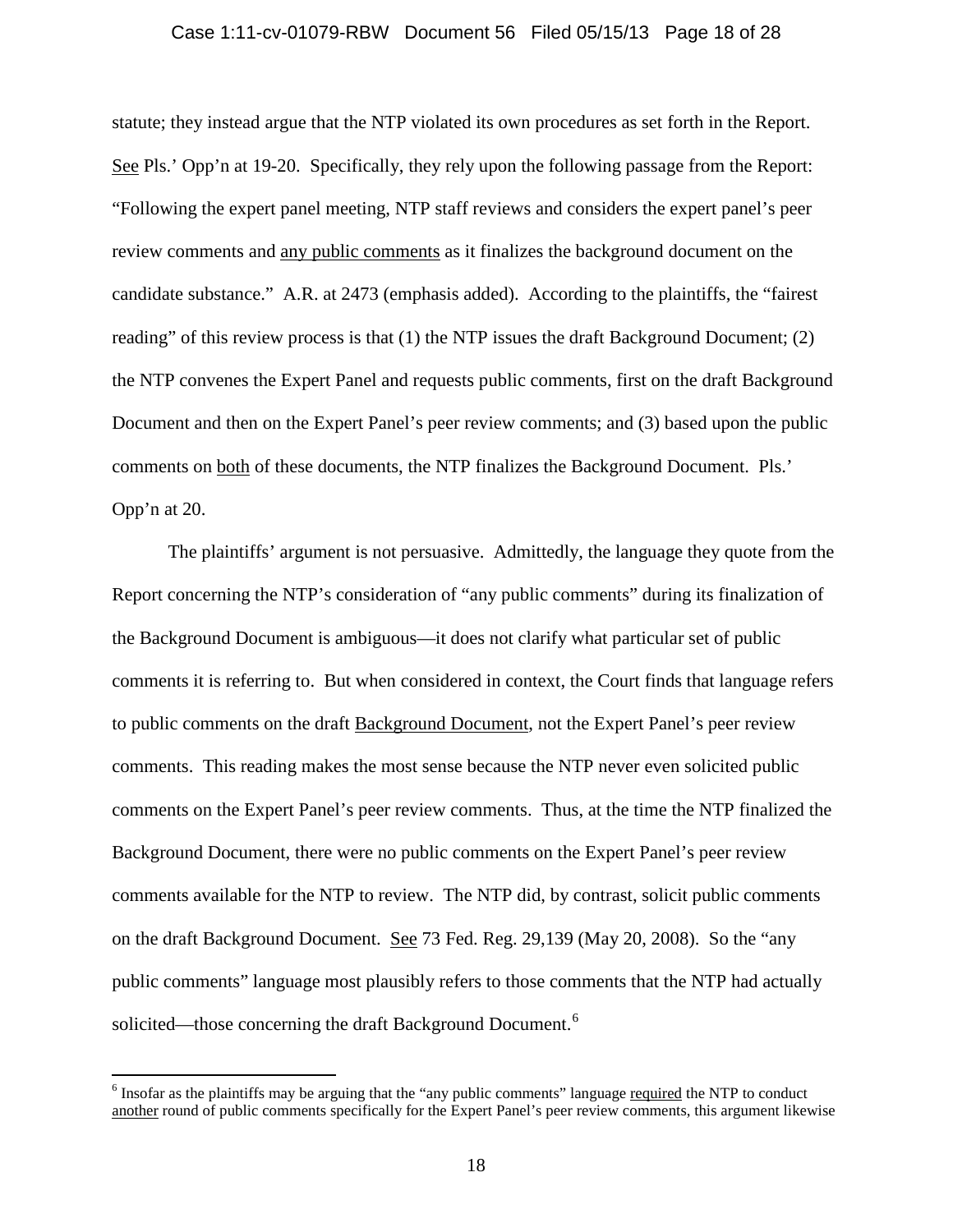## Case 1:11-cv-01079-RBW Document 56 Filed 05/15/13 Page 19 of 28

Based on the representations made in their opening brief, the plaintiffs' real problem, it seems, is with the NTP's decision to stagger the public comment periods for the draft Background Document and the Expert Panel's listing recommendation, rather than have those periods coincide. See Pls.' Mem. at 41-42. While the plaintiffs may question the wisdom of this approach, they have not shown that the NTP failed to observe a "procedure required by law." 5 U.S.C. § 706(2)(D) (emphasis added). Accordingly, the Court rejects the plaintiffs' claim that the NTP prematurely finalized the Background Document.

## **C. The Plaintiffs' IQA Claims**

 $\overline{a}$ 

In their complaint, the plaintiffs allege that HHS violated the IQA by constructively denying the Styrene Center's request for information correction. Compl. ¶ 77. The plaintiffs have not, however, raised any argument concerning this claim in their summary judgment briefs. The Court will therefore deem this claim abandoned. See Grenier v. Cyanamid Plastics, Inc., 70 F.3d 667, 678 (1st Cir. 1995) ("Even an issue raised in the complaint but ignored at summary judgment may be deemed waived."); Noble Energy, Inc. v. Salazar, 691 F. Supp. 2d 14, 23 n.6 (D.D.C. 2010) (same).

The plaintiffs also assert that HHS's listing of styrene violated the IQA's requirement that information disseminated by federal agencies be both objective and useful. See Pls.' Mem. at 54-55, 34. Perhaps recognizing the cases holding that the IQA "creates no legal rights in any third parties," e.g., Salt Inst., 440 F.3d at 159, the plaintiffs stress that they "do not seek to enforce the IQA," but rather assert that the "NTP's failure to comply with the IQA is further evidence that the [Report] is arbitrary, capricious or otherwise not in accordance with the law," Pls.' Mem. at 55. As explained above, however, the plaintiffs have conceded the defendants'

fails. Reaching this conclusion would require the Court to make a sweeping and unjustified inference, and there is no indication in the record that the NTP contemplated such a review process.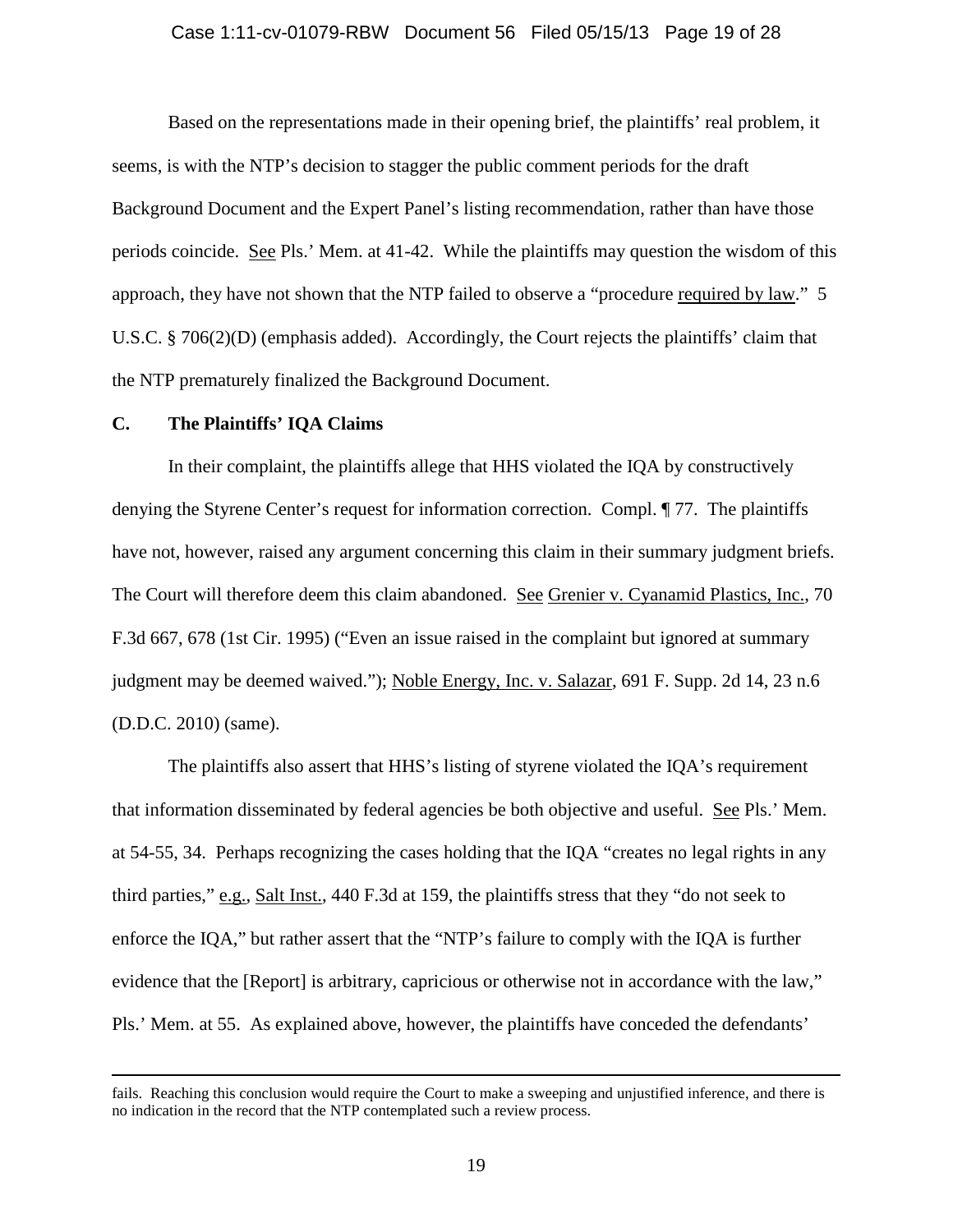## Case 1:11-cv-01079-RBW Document 56 Filed 05/15/13 Page 20 of 28

argument that the IQA provides no judicially manageable standards sufficient to enable judicial review, and that APA claims challenging noncompliance with the IQA are consequently unreviewable pursuant to 5 U.S.C.  $\S 701(a)$ . See supra at 16-17. This concession is fatal to the plaintiffs' hybrid APA-IQA claim.

# **D. The Plaintiffs' Arbitrary and Capricious Claim**

The plaintiffs also assert that HHS's listing of styrene in the Report was arbitrary and capricious in violation of the APA. Before reaching the merits of this claim, the Court must address a preliminary matter concerning the scope of its review.

## **1. Scope of the Court's Review**

The plaintiffs contend that the listing of styrene was arbitrary and capricious because the Secretary's decision was based on misleading and incomplete information contained in two memoranda from the Director of the NTP, Dr. Linda Birnbaum ("Birnbaum Memoranda").<sup>[7](#page-19-0)</sup> Pls.' Mem. at 42-43. The defendants respond that this argument improperly focuses on the mental processes of HHS decisionmakers rather than the agency's stated reasons for its decision. See Fed. Defs.' Mem. at 44-46; Intervenor Defs.' Mem. at 24-26. The Court agrees with the defendants.

"It is a widely accepted principle of administrative law that the courts base their review of an agency's actions on the materials that were before the agency at the time its decision was made." IMS, P.C. v. Alvarez, 129 F.3d 618, 623 (D.C. Cir. 1997). This review generally must be based on the "whole record"—no more or no less. See Overton Park, 401 U.S. at 420 ("[R]eview is to be based on the full administrative record that was before the [agency] at the time [it] made [its] decision." (emphasis added)); Walter O. Boswell Mem'l Hosp. v. Heckler,

<span id="page-19-0"></span> $<sup>7</sup>$  The plaintiffs also contend that the Secretary was misled by a letter from Dr. Christopher Portier, Director of the</sup> Agency for Toxic Substances and Disease Registry, but they offer no argument as to why Dr. Portier's representations were misleading. See Pls.' Mem. at 42-53.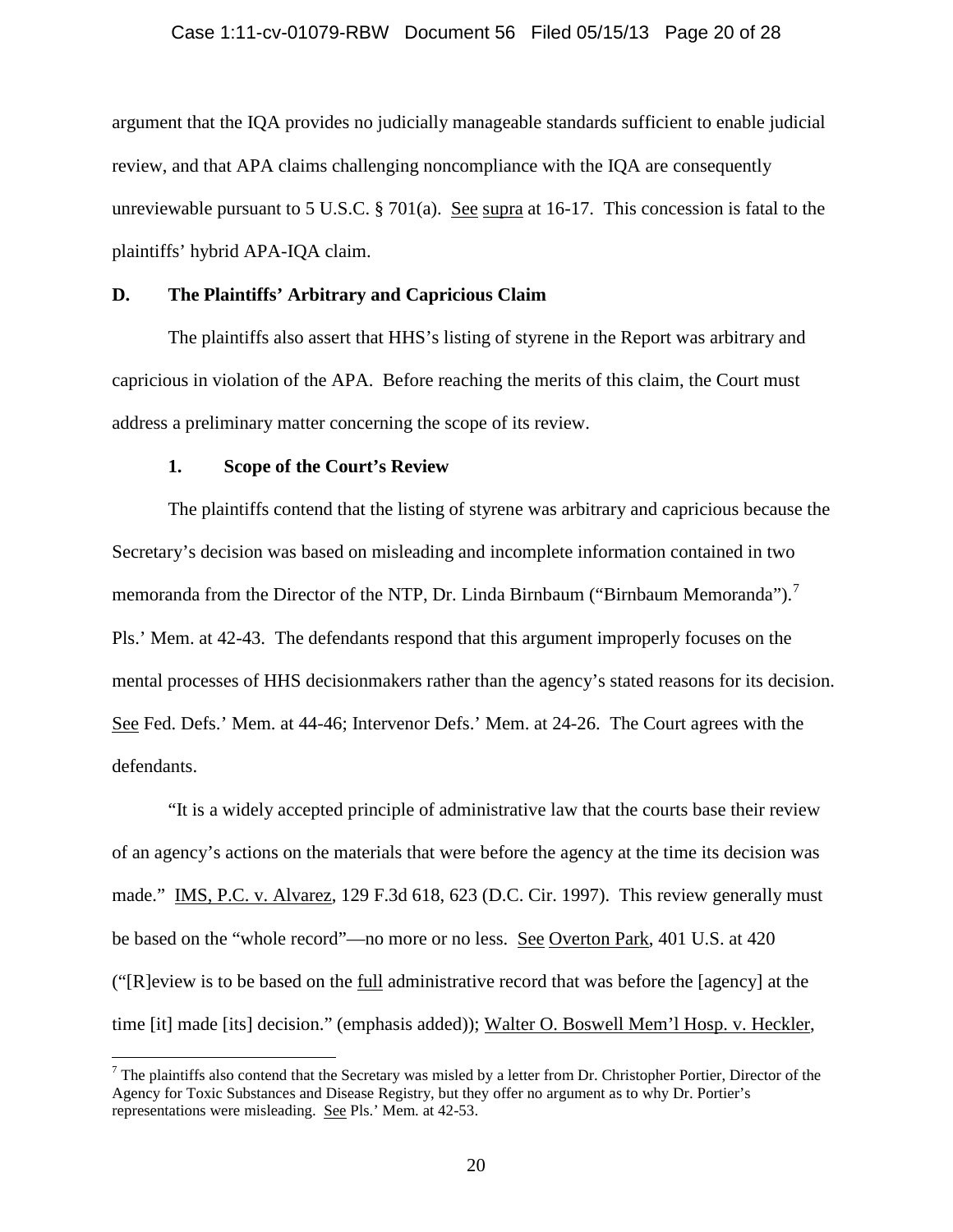## Case 1:11-cv-01079-RBW Document 56 Filed 05/15/13 Page 21 of 28

749 F.2d 788, 792 (D.C. Cir. 1984) ("If a court is to review an agency's action fairly, it should have before it neither more nor less information than did the agency when it made its decision."). There is no dispute here that the Birnbaum Memoranda were "before the agency" at the time of its decision; indeed, HHS acknowledged as much by including the memoranda as part of the administrative record. See A.R. at 2301b-g, 2301h-l. The memoranda are therefore within the universe of documents that the Court may consider in adjudicating the plaintiffs' APA claim.

But that does not mean that the Birnbaum Memoranda will be determinative of the Court's analysis. On the contrary, where, as here, there is a "contemporaneous explanation of the agency decision[,] . . . [t]he validity of the [agency's] action must . . . stand or fall on the propriety of that finding, judged, of course, by the appropriate standard of review." Camp v. Pitts, 411 U.S. 138, 143 (1973) (emphasis added). If the agency's contemporaneous explanation is "not sustainable on the administrative record made, then the [agency's] decision must be vacated and the matter remanded to [it] for further consideration." Id. And because "the reasonableness of the agency's action is judged in accordance with its stated reasons" under the arbitrary and capricious standard of review, "the actual subjective motivation of agency decisionmakers is immaterial as a matter of law—unless there is a showing of bad faith or improper behavior." In re Subpoena Duces Tecum, 156 F.3d 1279, 1279 (D.C. Cir. 1998) (emphasis added); see also Overton Park, 401 U.S. at 420 ("[W]here there are administrative findings that were made at the same time as the decision," any "inquiry into the mental processes of administrative decisionmakers is usually to be avoided," absent a "strong showing of bad faith or improper behavior.").

The "contemporaneous explanation" for the Secretary's decision to list styrene in the Report is found in the Report itself, specifically in the substance profile for styrene, which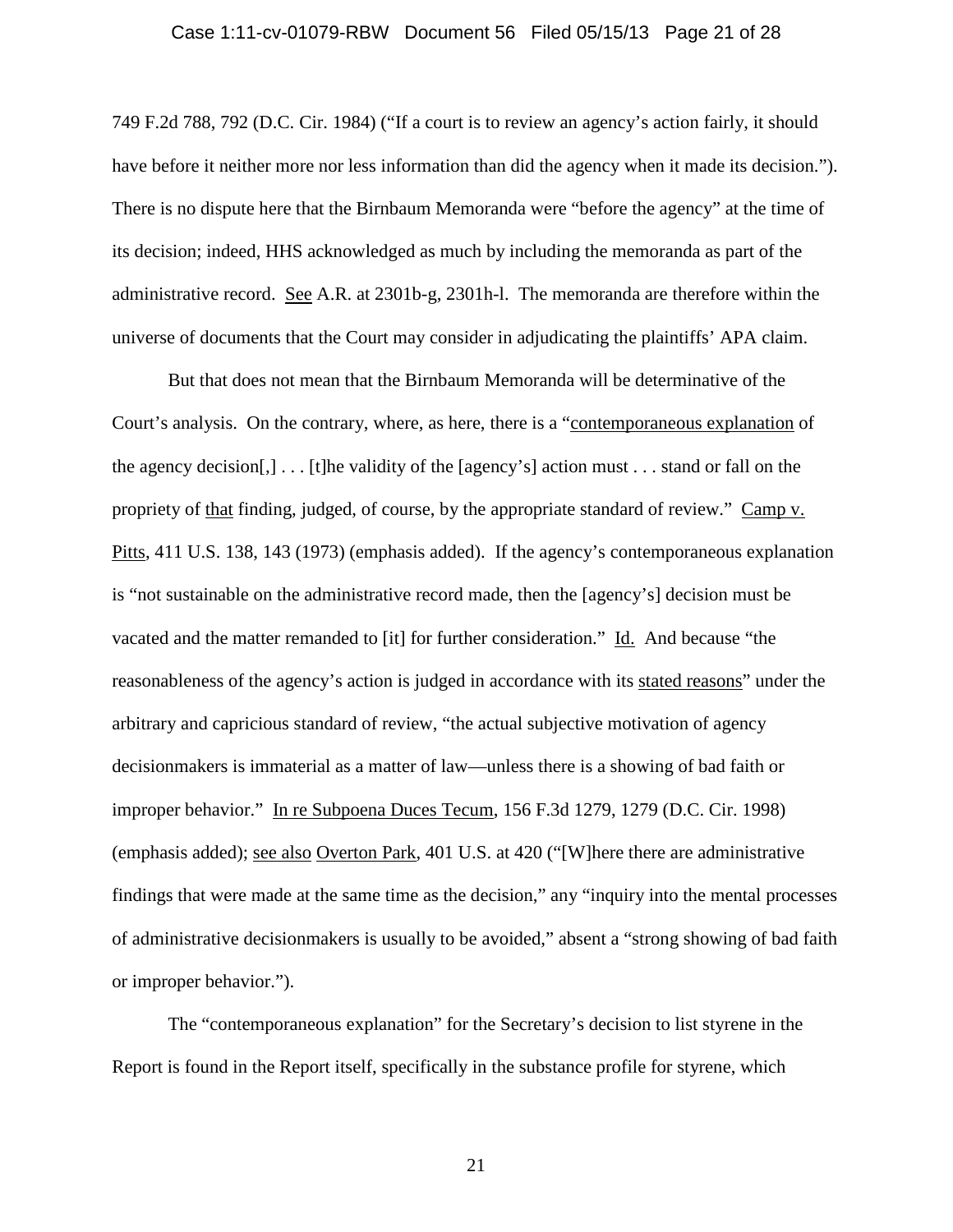## Case 1:11-cv-01079-RBW Document 56 Filed 05/15/13 Page 22 of 28

includes a summary of the evidence for styrene's carcinogenicity and citations to supporting data. See A.R. at 2470, 2847-55. Insofar as this document sets forth the stated reasons for the Secretary's decision to list styrene, it must be the focus of the Court's review, not the Birnbaum Memoranda.

In resisting this conclusion, the plaintiffs argue that the record shows that the Birnbaum Memoranda were prepared at the Secretary's request, and that the Report cites several of the studies discussed in the memoranda. See Pls.' Opp'n at 16. According to the plaintiffs, these factors suggest that the Secretary relied upon the Birnbaum Memoranda in deciding to list styrene in the Report, thus making the accuracy of the memoranda relevant to their APA challenge. Id. The problem with this argument is that the Report does not expressly reference the Birnbaum Memoranda, so the plaintiffs are effectively asking the Court to infer what documents the Secretary relied upon and the extent to which she relied on those documents in deciding to list styrene. Making this assessment would require the Court to speculate as to the Secretary's mental processes and her subjective motivations for the listing decision, which is forbidden by bedrock principles of administrative law absent a showing of bad faith or improper behavior.<sup>[8](#page-21-0)</sup> See Overton Park, 401 U.S. at 420; In re Subpoena Duces Tecum, 156 F.3d at 1279. The plaintiffs have made no such showing here.

The Court's conclusion is consistent with the case upon which the plaintiffs chiefly rely, National Small Shipments Traffic Conference, Inc. v. ICC, 725 F.2d 1442 (D.C. Cir. 1984). That case arose in the context of informal rulemaking. Id. at 1451. The petitioners claimed that staff at the Interstate Commerce Commission had improperly concealed from agency

<span id="page-21-0"></span><sup>&</sup>lt;sup>8</sup> The Court's conclusion might be different if the Secretary had expressly relied on analyses set forth in the Birnbaum Memoranda in support of the decision to list styrene. In that instance, the Court would not have to speculate about what role, if any, the memoranda played in the agency's decision because the memoranda would be incorporated by reference in the Secretary's final decision.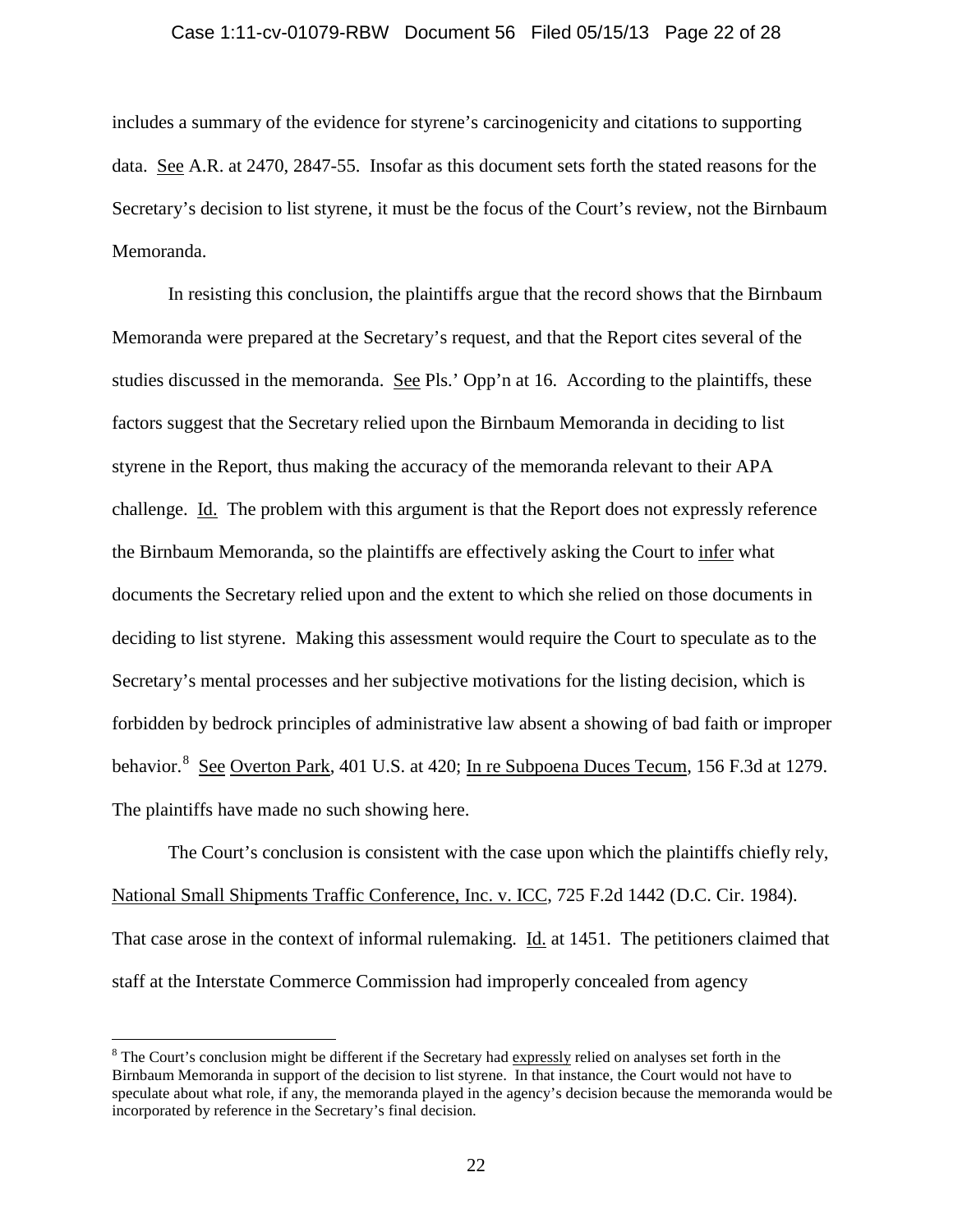decisionmakers negative public comments concerning a study relevant to the rulemaking at

issue. Id. at 1450. In addressing the legal consequences of this alleged conduct, the Circuit

stated:

Under existing law, an agency decisionmaking body such as the Commission may delegate detailed consideration of the administrative record to its subordinates while retaining the final power of decision for itself. Rather than wade through the entire record personally, then, members of the body are free to rely on summaries prepared by agency staff. Because of the strong presumption of regularity in administrative proceedings, reviewing courts will not normally entertain procedural challenges that members of the body inadequately considered the issues before reaching a final decision, or that staff reports on which the body relied imperfectly summarized the record under review.

At some point, however, staff-prepared synopses may so distort the record that an agency decisionmaking body can no longer rely on them in meeting its obligations under the law. More particularly, in informal rulemaking employing notice-and-comment procedures, dependence on severely skewed staff summaries may breach the decisionmaker's statutory duty to accord "consideration" to relevant comments submitted for the record by interested parties. See 5 U.S.C. § 553(c) (1982). Certainly, if subordinates systematically eliminated from their reports all mention of record comments adverse to the agency's final action, the consideration requirement would not be satisfied unless the decisionmakers took independent steps to familiarize themselves with withheld portions of the record.

Id. at 1450-51 (emphasis added) (footnotes and some internal citations omitted). The court

ultimately rejected the petitioners' procedural challenge because the record revealed that the

"Commission members were thoroughly familiar with adverse comments in the rulemaking

record," and, even assuming that they were not, the petitioners had "adduced no evidence

suggesting bad faith or improper behavior on the part of ICC personnel." Id. at 1451-52.

Relying on the language from National Small Shipments emphasized above, the plaintiffs assert that the Birnbaum Memoranda were so misleading that they "distorted the record," such that the Secretary could not rely on them in discharging her statutory duties. Pls.' Opp'n at 15. Although the plaintiffs acknowledge that National Small Shipments arose in a different procedural context (i.e., informal rulemaking employing notice and comment procedures under §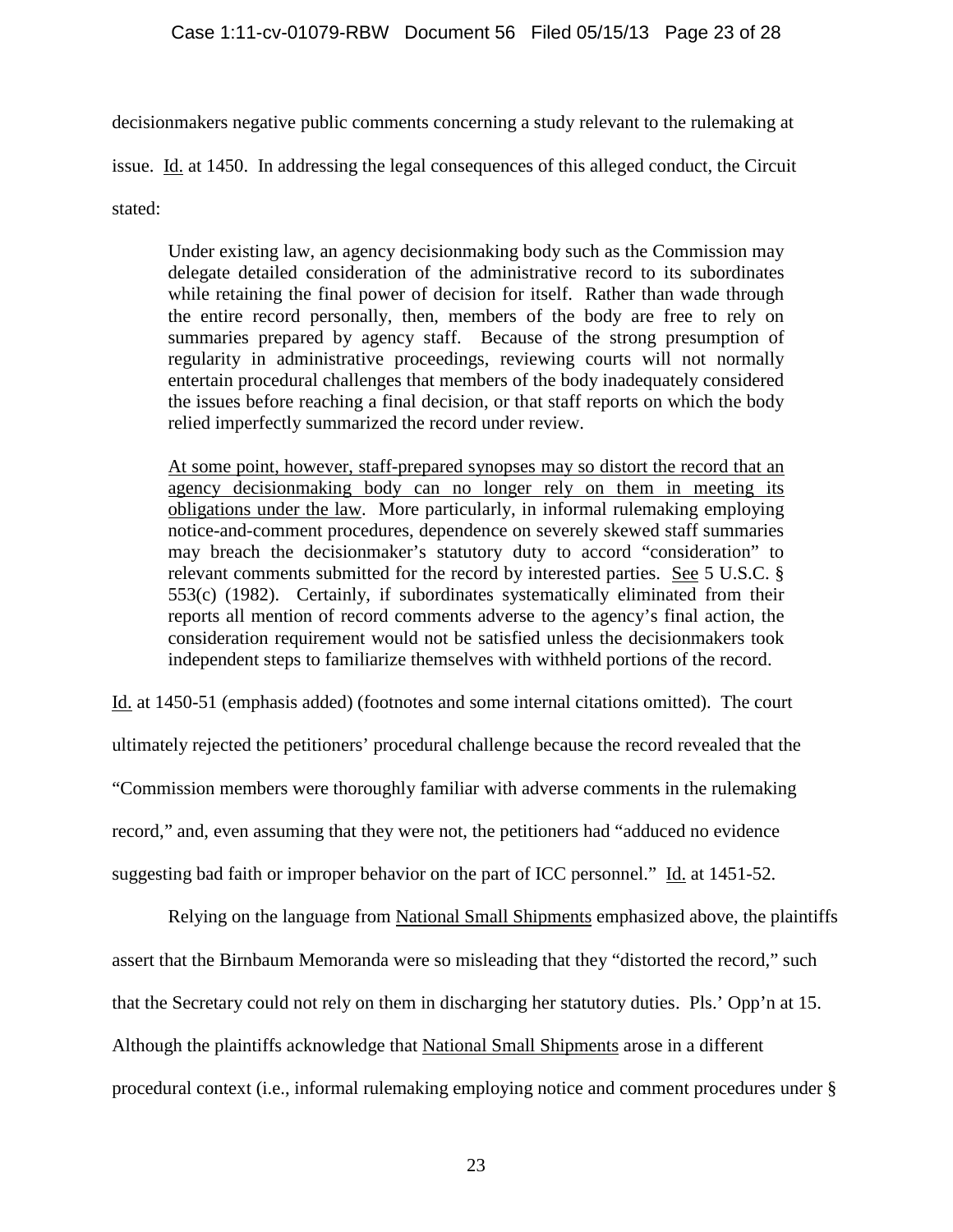## Case 1:11-cv-01079-RBW Document 56 Filed 05/15/13 Page 24 of 28

553(c)) than this case, they contend that the court's rationale is equally applicable here because "reliance . . . on a skewed summary that fundamentally distorts the record is arbitrary, capricious and contrary to law." Id. at 15 n.8.

National Small Shipments does not help the plaintiffs for several reasons. First, despite the plaintiffs' argument to the contrary, it is not clear that the rationale of that decision applies outside the context of informal rulemaking under  $\S$  553(c). At most, the Circuit's analysis indicates that an agency's reliance on inaccurate summaries of public comments may violate § 553(c), which expressly directs agencies to "consider[]" public comments before adopting a rule. No similarly explicit statutory directive applies in the present context, and the plaintiffs present no basis for extending the Circuit's rationale to the facts of this case. Second, even assuming National Small Shipments applies in this context, that decision makes clear that courts should not entertain "procedural challenges that members of the body inadequately considered the issues before reaching a final decision, or that staff reports on which the body relied imperfectly summarized the record under review" absent "evidence of bad faith or other improper behavior." Id. at 1450 & n.11 (internal citations omitted); see also id. at 1452 ("Because [the petitioners] have adduced no evidence suggesting bad faith or improper behavior on the part of ICC personnel, petitioners have failed to establish their final procedural challenge."). As previously noted, the plaintiffs have offered no such evidence here. Finally, for the plaintiffs to prevail even under their reading of National Small Shipments, they would have to show that the Secretary relied on the Birnbaum Memoranda in deciding to list styrene. See id. at 1450-51 ("[S]taffprepared synopses may so distort the record that an agency decisionmaking body can no longer rely on them in meeting its obligations under the law." (emphasis added)). As discussed above, the plaintiffs have failed to show such reliance in this case, and instead invite the Court to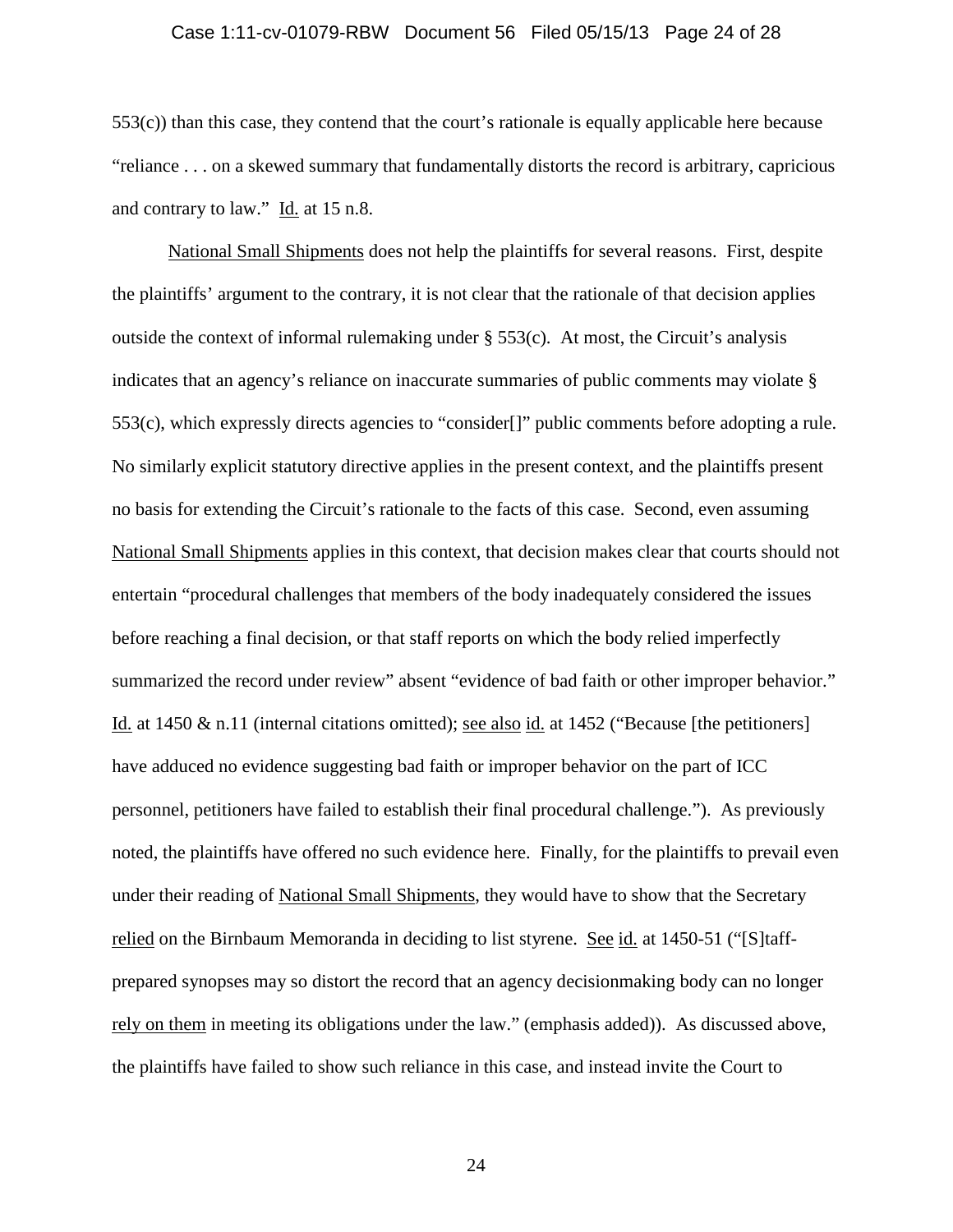## Case 1:11-cv-01079-RBW Document 56 Filed 05/15/13 Page 25 of 28

undertake the impermissible task of speculating about the unstated bases for the Secretary's decision—an invitation the Court must decline.

For all of these reasons, the Court concludes that the plaintiffs' singular emphasis on the Birnbaum Memoranda is misguided, and that the focus of the Court's review must be the contemporaneous explanation for the Secretary's listing decision: the substance profile for styrene.

# **2. Whether the Listing of Styrene was Arbitrary and Capricious**

Having framed the proper scope of its review, the Court finally turns to the question whether the Secretary acted arbitrarily and capriciously in listing styrene in the Report. "The 'arbitrary and capricious' standard of review as set forth in the APA is highly deferential," and the Court must "presume the validity of agency action." Am. Horse Prot. Ass'n v. Yeutter, 917 F.2d 594, 596 (D.C. Cir. 1990). Although the "court is not to substitute its judgment for that of the agency[,] . . . the agency must examine the relevant data and articulate a satisfactory explanation for its action including a rational connection between the facts found and the choice made." Motor Vehicle Mfrs. Ass'n v. State Farm Mut. Auto. Ins. Co., 463 U.S. 29, 43 (1983) (citations and quotation marks omitted). And where, as here, a court is reviewing an agency's evaluation of "'scientific data within its technical expertise,'" the arbitrary and capricious standard of review is "'extreme[ly] deferential.'" Nuclear Energy Inst., Inc. v. EPA, 373 F.3d 1251, 1289 (D.C. Cir. 2004) (citation omitted). This is because courts "review scientific judgments of the agency 'not as the chemist, biologist, or statistician that we are qualified neither by training nor experience to be, but as a reviewing court exercising our narrowly defined duty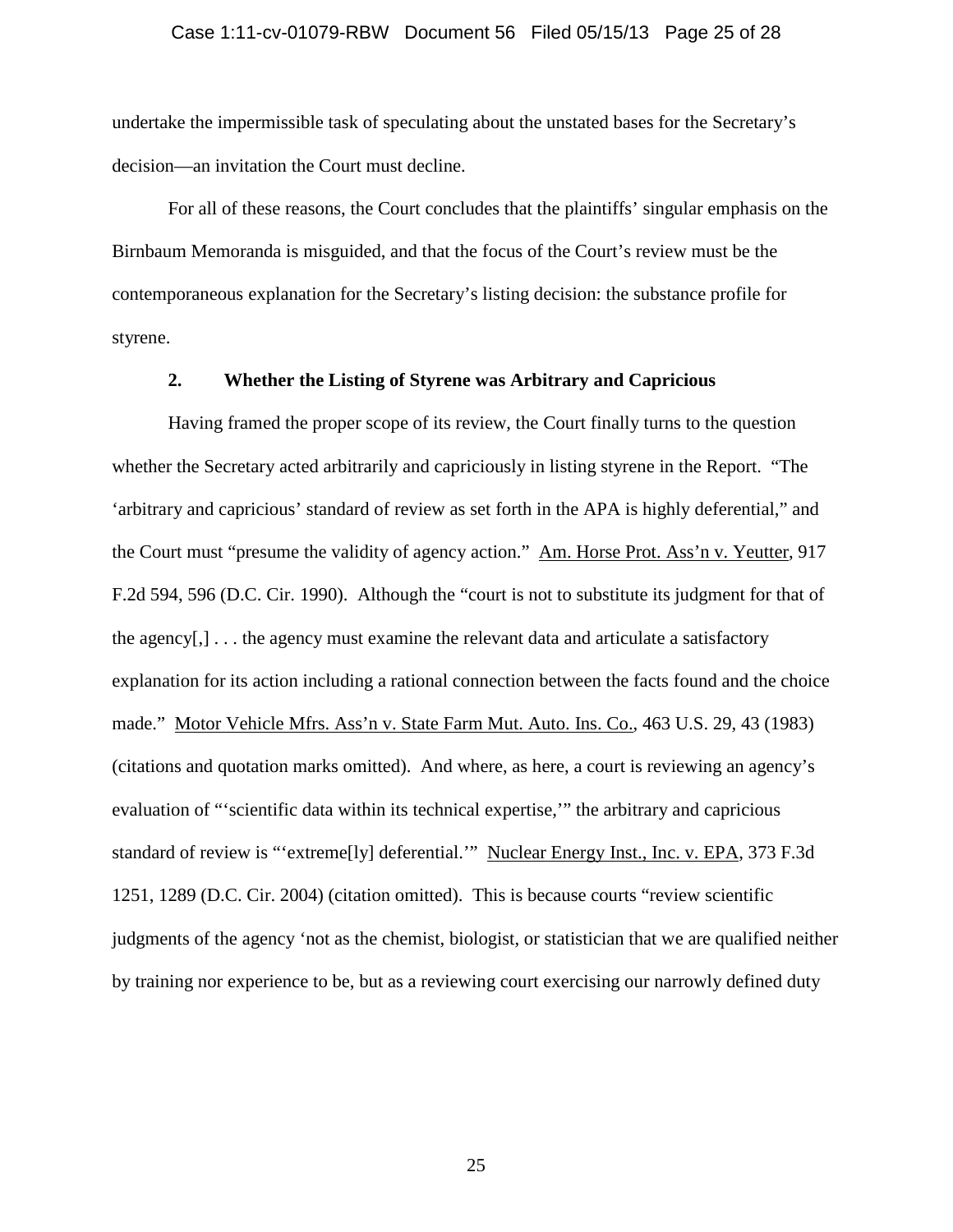## Case 1:11-cv-01079-RBW Document 56 Filed 05/15/13 Page 26 of 28

of holding agencies to certain minimal standards of rationality."<sup>[9](#page-25-0)</sup> Troy Corp. v. Browner, 120 F.3d 277, 283 (D.C. Cir. 1997) (citation omitted).

The Secretary's stated reasons for listing styrene in the Report—as set forth in styrene's substance profile—more than satisfy these "minimal standards of rationality." The Report lists styrene as "reasonably anticipated to be a human carcinogen based on limited evidence of carcinogenicity from studies in humans, sufficient evidence of carcinogenicity from studies in experimental animals, and supporting data on mechanisms of carcinogenesis." A.R. at 2847 (emphasis omitted). Under the Listing Criteria, this finding justifies listing styrene as reasonably anticipated to be a human carcinogen on two, independent grounds: "limited evidence" of carcinogenicity in humans, and "sufficient evidence" of carcinogenicity in animals. See A.R. at 2468. As to this first ground, the NTP based its finding on "studies of workers exposed to styrene that showed (1) increased mortality from or incidence of cancer of the lymphohematopoietic system and (2) increased levels of DNA adducts and genetic damage in lymphocytes from exposed workers." A.R. at 2847. As for the second ground, the Report relies on studies in which "[s]tyrene caused lung tumors in several strains of mice and by two different routes of exposure." A.R. at 2849. The Report also provides a detailed discussion of mechanistic data in support of the decision to list styrene. See A.R. at 2849-50.

The plaintiffs have taken a scattershot approach in attacking the Secretary's listing decision, with little discussion of the actual justification for the decision set forth in the substance profile for styrene. Insofar as the plaintiffs do attack that document, though, their arguments fall

<span id="page-25-0"></span><sup>&</sup>lt;sup>9</sup> The plaintiffs assert, for the first time in their opposition brief and without citing any case authority, that HHS's listing of styrene is entitled to no deference because (1) the recommendations of the scientific review panels were not binding on HHS; (2) the listing process is biased toward approval; and (3) the scientific review was fractured and limited. See Pls.' Opp'n at 2-7. Setting aside that these arguments were likely waived since they were not first presented to the agency, see Advocates for Highway & Auto Safety, 429 F.3d at 1149-50, none of the arguments present legal grounds for withholding deference to HHS's scientific judgments.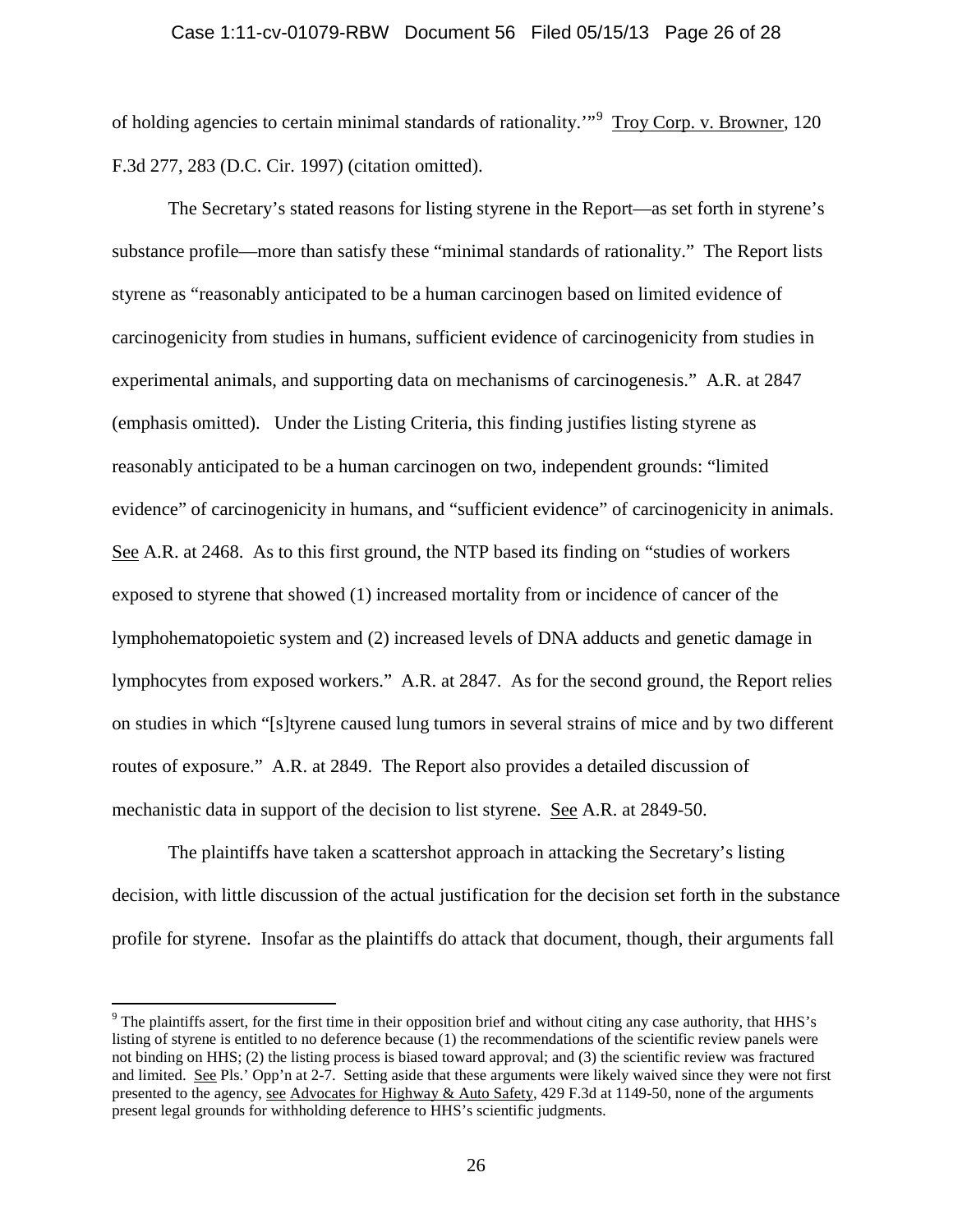#### Case 1:11-cv-01079-RBW Document 56 Filed 05/15/13 Page 27 of 28

flat. For instance, the plaintiffs contend that the substance profile for styrene misconstrues a 2006 study of men employed in the synthetic rubber industry conducted by Dr. Elizabeth Delzell and others ("Delzell Study") as supporting the proposition that humans exposed to styrene face an increased risk of non-Hodgkin's lymphoma. Pls.' Opp'n at 10; see A.R. at 5088. Yet, contrary to the plaintiffs' assertion, the Delzell Study's abstract explicitly states that "[s]tyrene" was "associated positively with NHL [non-Hodgkin's lymphoma]." A.R. at 5088. Consistent with this finding, the Report cites the Delzell Study along with two other studies in observing that "[i]ncreased risks for leukemia, lymphoma, or all lymphohematopoietic cancer were found among styrene-exposed workers in both the reinforced-plastics and styrene-butadiene rubber industries." A.R. at 2847. The Court does not discern, nor do the plaintiffs explain, how this statement misconstrues the Delzell Study. And even if it did, that misconstruction would not be fatal to the Secretary's listing decision because the substance profile cites several other studies (which the plaintiffs do not address) showing "[e]levated risks of lymphohematopoietic cancer" among workers exposed to styrene. See A.R. at 2847-49. The plaintiffs thus have not shown that the Report's finding of "limited evidence for the carcinogenicity of styrene in humans," A.R. at 2847, was arbitrary and capricious. Because this provides an independently sufficient basis to list styrene in the Report under the Listing Criteria, the Secretary's listing decision can be upheld on this ground alone. See Casino Airlines, Inc. v. Nat'l Transp. Safety Bd., 439 F.3d 715, 717 (D.C. Cir. 2006) ("We have consistently held that '[w]hen an agency relies on multiple grounds for its decision, . . . we may . . . sustain the decision as long as one is valid and the agency would clearly have acted on that ground even if the other were unavailable.'" (citation omitted)).

The plaintiffs further assert that HHS's application of the Listing Criteria was arbitrary and capricious because the scientists who participated in the Expert Panel and the Board of